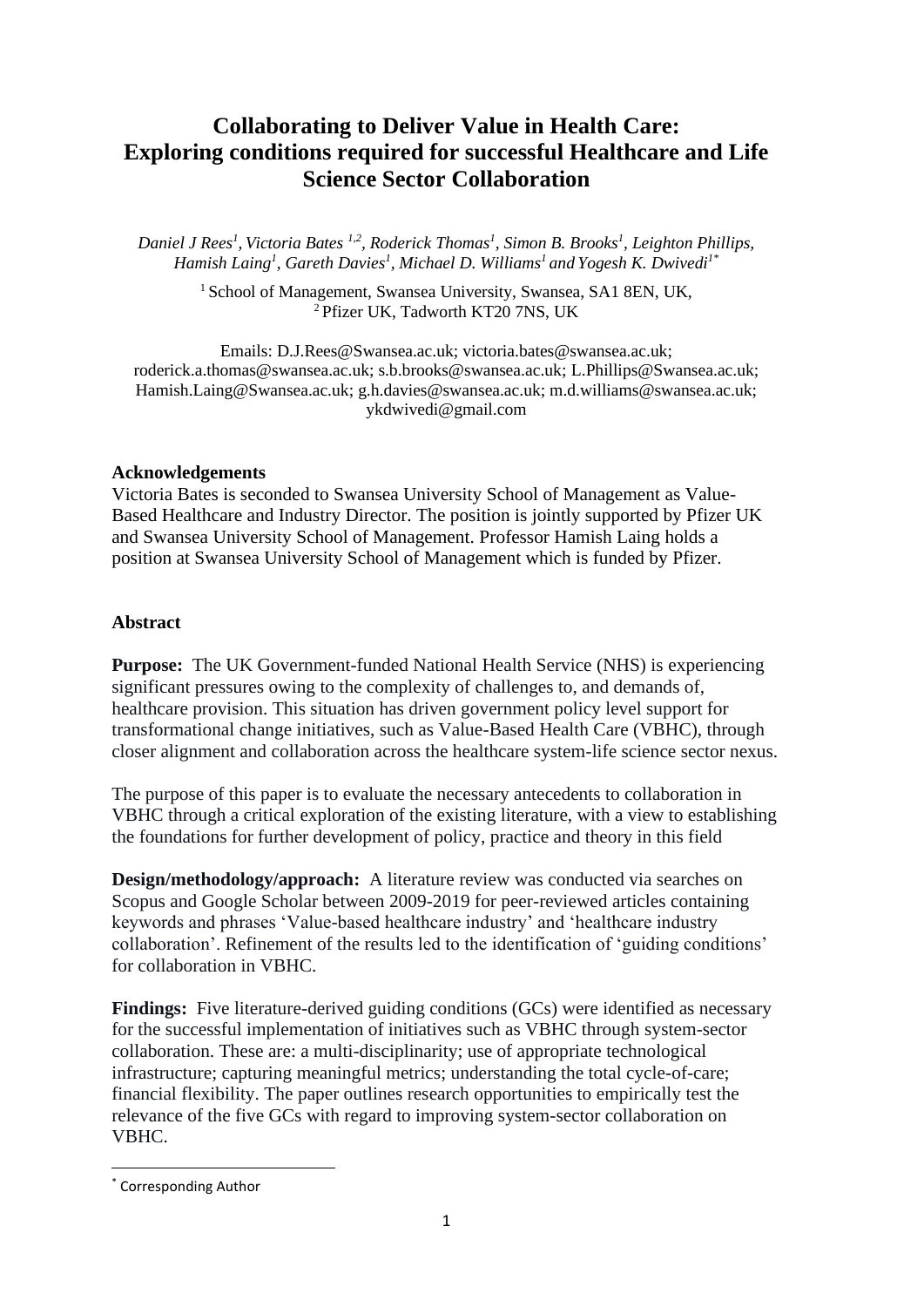**Originality/value**: The paper has developed a practical and constructive framework that has the potential to inform both policy and further theoretical development on collaboration in VBHC.

**Keywords:** Healthcare, Government, Management, Process, VBHC, Innovation, Life Science Sector, Organization, Industry, Policy, NHS.

**Paper Type**: Conceptual Paper

## **Introduction**

The National Health Service (NHS) in the UK, in common with other national healthcare systems, is facing significant challenges in managing the demands associated with an aging population with increasingly complex needs, higher workforce and technology costs, and financial constraints (Pilemalm, Lindgren, & Ramsell, 2016). Despite increasing government investment in recent years, projected demands continue to outstrip the resources available to meet them (The Kings Fund, 2019). It should additionally be noted that the NHS is significantly devolved to regional authorities and semi-autonomous local trusts, with complex mechanisms of regulation and funding (Crocker, Johnson, & King, 2009).

Under such conditions, optimisation of service delivery with constrained resources and adherence to performance measures requires a careful balance (Chahal & Eldabi, 2011). The possibility and efficiency of the 'healthcare and life science collaboration' are a function of the existing regulatory frameworks and an overall logic that drives a government's scope and modes of involvement in the economy. As such, the examination of the healthcare-life science nexus, as exemplified by government-funded NHS and private sector, offers a useful insight into the issues and relationships between healthcare external organisations (Ferlie & McGivern, 2003). Since then Government policy documents have recognised that closer alignment between healthcare system and private life science sector companies is required to stem the growing challenges of healthcare provision (Gov UK (OLS), 2017; Gov UK, 2017; WAG, 2018). One approach which is gathering momentum is Value-Based Health Care (VBHC); a mechanism through which it is theoretically possible to by provide better value personal, social, technical, and allocative value in healthcare provision for the resource spent (EXPH, 2019; M. Gray, 2017a).

The overarching objective of this paper is to explore and evaluate the necessary antecedents for system-sector collaboration with a view of establishing foundations for the future development of policy, practise and theory in the field of VBHC. As part of this study this paper examines the concept of VBHC as a potential means of addressing these complex challenges in the UK context, with particular consideration given to the importance of collaboration between the healthcare system and the life-sciences sector. One of the aims of the study is to explore the varying definitions of VBHC, and consequently a definition is not offered as a foundation in this introduction. However, VBHC could essentially be described as focusing on the investment of resources where they are most likely to deliver outcomes that matter most to patients.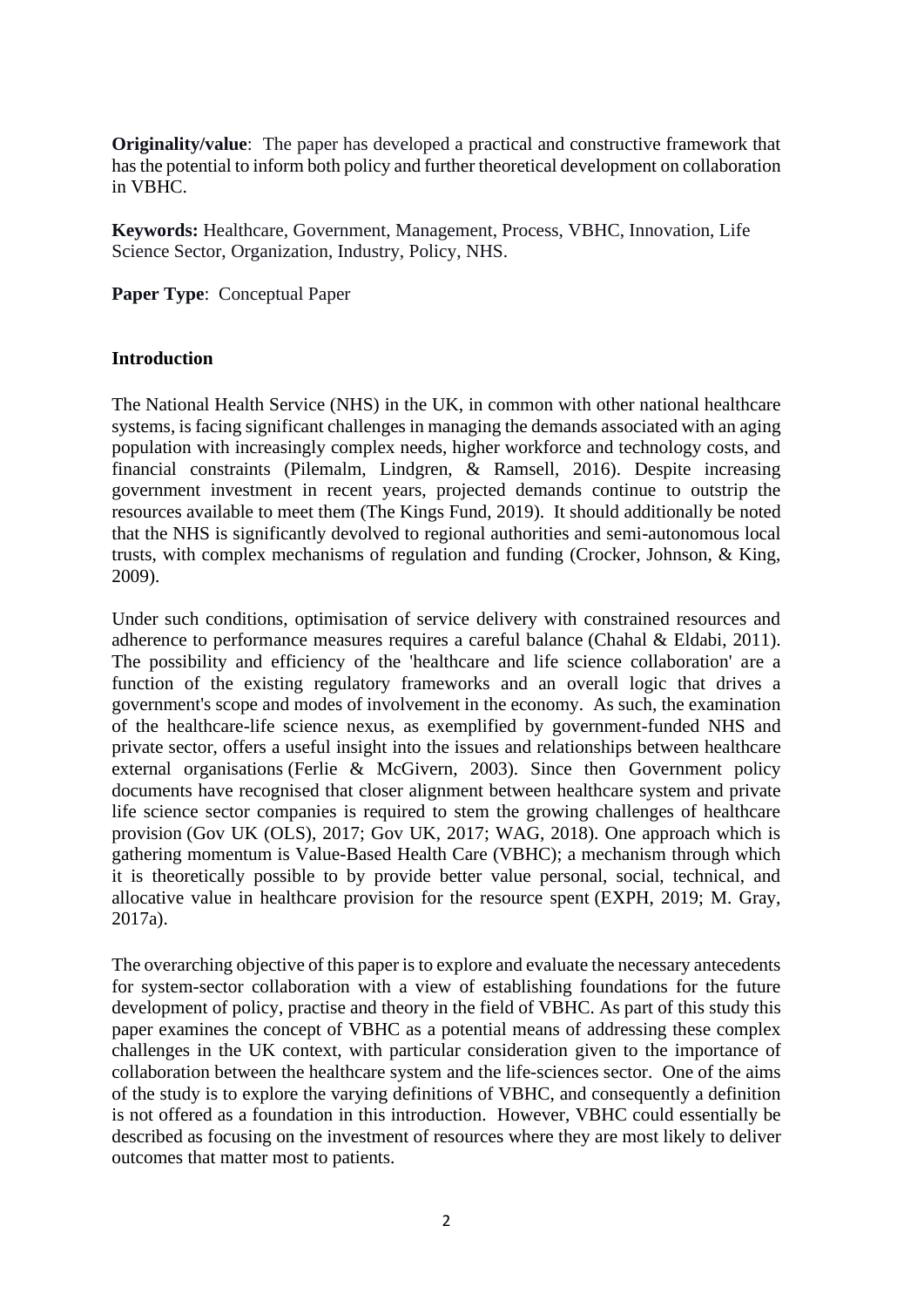The next section of the paper therefore traces the development of VBHC from the work of (among others) Porter and Teisberg (2004; 2006) in the United States (US). In addition, the emerging understanding of VBHC is explored from a European and UK perspective. This section also explores the complex UK context that is arguably driving the need for VBHC, as well as introducing the importance of collaboration between the healthcare system and the life-sciences sector.

Following this, the methodology of the study is briefly set out, before the main findings of the paper are presented and discussed. The study reviewed the literature on VBHC and has identified five key 'guiding conditions' which are hypothesised as critical success factors in the implementation of VBHC through collaboration between the healthcare system (henceforth 'system') and the life science sector (henceforth 'sector').

The overall objective and purpose of this paper is to evaluate the necessary antecedents to collaboration in VBHC In doing so we make three main contributions Firstly, the paper evaluates the concept of VBHC from a specifically UK perspective, relating it to this context and proposing a nuanced characterisation to augment the US-based origins of VBHC. Secondly, the study surfaces those high-level guiding conditions necessary for successful system-sector collaboration. Finally, a research agenda is proposed that offers prospects for further contributions to policy, practice and theory in VBHC. Critical exploration of the existing literature in this study sets foundations for development of practical and constructive framework through empirical research.

Before proceeding to a more detailed exploration of VBHC in the next section, it is important to be clear what is meant by both 'healthcare system' and 'life sciences sector' in this paper. A 'healthcare system' has been defined by World Health Organisation (WHO) as all the activities whose primary purpose is to promote, restore or maintain health (WHO, 2009). This includes both the physical infrastructure, processes and systems involved in providing a range of services to patients, and the health workforce or healthcare providers concerned with delivering outcomes to patients. The life sciences sector in this paper refers to the biopharmaceutical and medical technology companies involved in medicine development and areas such as genetics-based and personalised healthcare, social media technologies, information and communications technologies, data science and machine learning/artificial intelligence (Gov UK, 2018a).

## **Value-Based Healthcare**

#### *Defining value-based healthcare*

The concept of VBHC is generally considered to have originated through the work of Michael Porter and Elizabeth Teisberg at Harvard Business School at the start of this century (Porter and Teisberg, 2004). They argued that the (then) current state of competition in US Healthcare was a source of value destruction, or at least zero-sum outcomes, rather than creating value for patients (Porter and Teisberg, 2004). This work formed the basis of a subsequent book (Porter and Teisberg, 2006) which emphasised the language of 'value' more than in earlier work, hence the contemporary label, 'Value-Based Healthcare'. Porter is of course very closely associated with the notion of 'value' from his work on value chains and value systems in the field of strategy, through to later publications on 'creating shared value' (see for example Porter 1985; Porter and Kramer, 2011).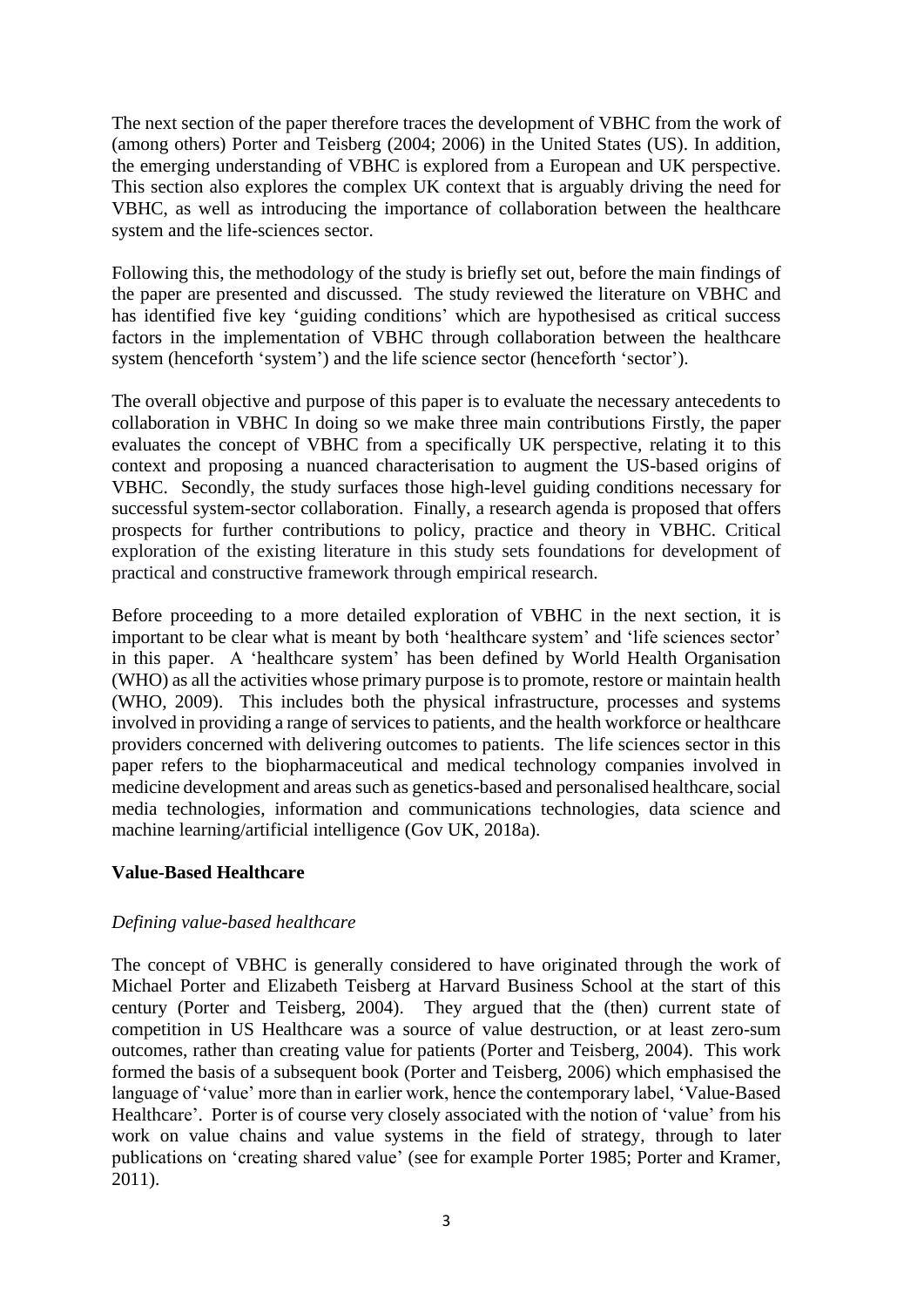The original definition of VBHC proposed by Porter and Teisberg (2006), has gained traction:

*"Patient value is defined as patient-relevant outcomes, divided by the costs per patient across the full cycle of care in order to achieve these outcomes. Value-Based Healthcare focuses on maximising the value of care for patients and reducing the cost of healthcare."*

(Porter and Teisberg, 2006) This was further discussed by Porter and Lee (2013) emphasising the key objective for providers of healthcare organisations:

*"In health care, the overarching goal for providers, as well as for every other stakeholder, must be improving value for patients, where value is defined as the health outcomes achieved that matter to patients relative to the cost of achieving those outcomes."* 

(Porter and Lee, 2013, p.4)

The US-based literature, which is largely derived from Porter and his collaborators, focuses on cost-restraint objectives and tackling allocative efficiency, productive efficiency and outcome-based contracting. There are variations on the definition of VBHC, but the dominant theme remains the shift from supply-driven systems orchestrated around clinical activity, towards a patient-driven system where provider-defined outcomes or quality indicators are delivered to patients and are costed to derive 'value'.

Porter's work is based in the US context, while the European view of VBHC is arguably a broader interpretation extending beyond individual patient value to consider societal impact, available resource and equitable distribution. See for example the following definition from The European Commission Expert Panel on Effective Ways of Investing in Health (EXPH):

*'…a comprehensive concept built on four value-pillars: appropriate care to achieve patients' personal goals (personal value), achievement of best possible outcomes with available resources (technical value), equitable resource distribution across all patient groups (allocative value) and contribution of healthcare to social participation and connectedness (societal value).'*

(EXPH, 2019, p.5)

While acknowledging that different stakeholders will potentially have different perceptions of how value is defined, they also stated that:

*"…value-based health systems are seen by some as a system change which could improve the quality of healthcare for patients, while simultaneously making healthcare more cost-effective."*

(EXPH, 2019, p. 9)

The next sub-section now explores the context within which VBHC is beginning to be implemented, highlighting the strategic drivers for VBHC and thereby arguing for the importance of system-sector collaboration.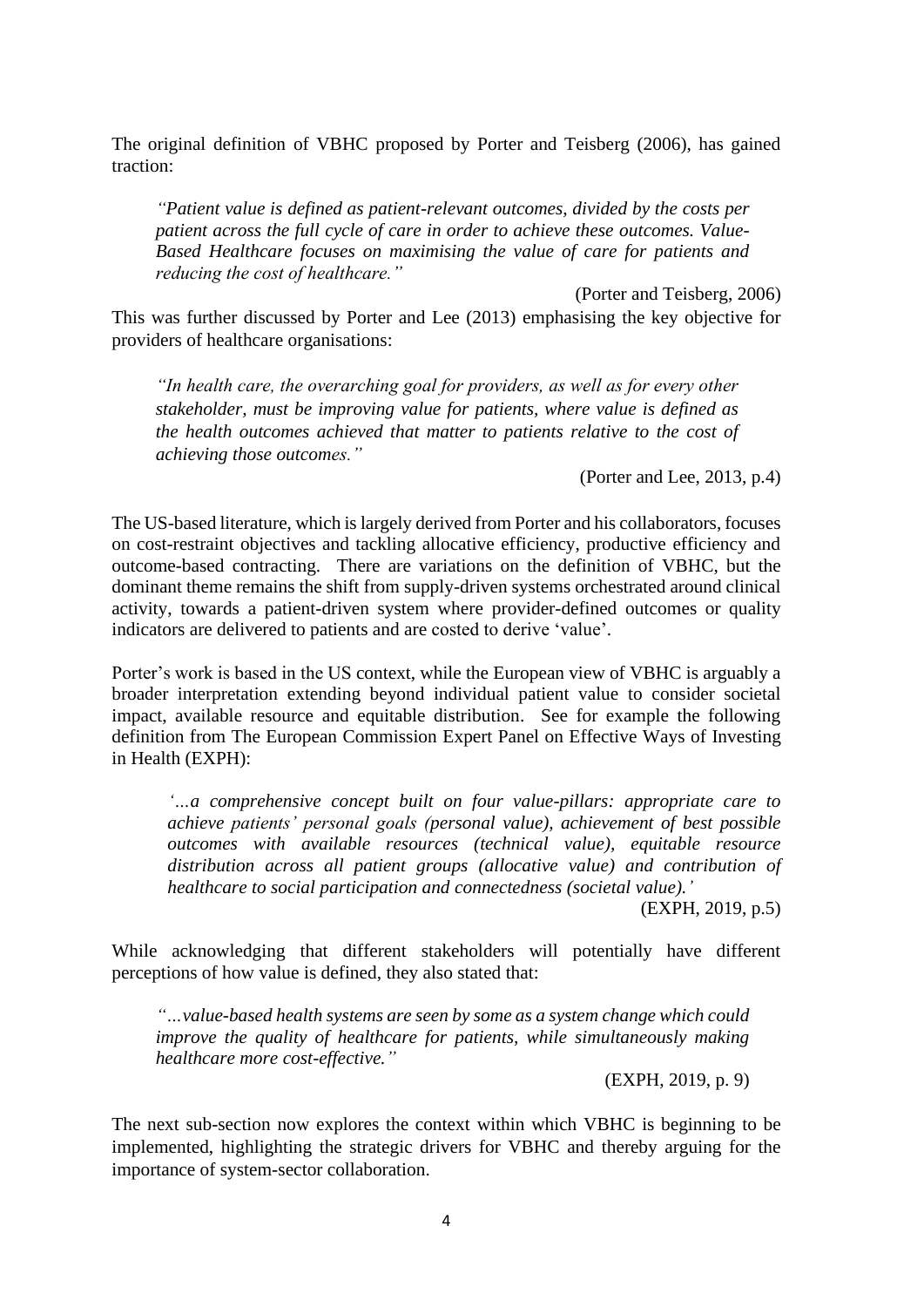## *Value-based health care: Context and drivers for collaboration.*

A complex and interwoven array of economic, political, technological and demographic change-drivers impact on both healthcare systems and the life sciences sector in the UK and beyond (Deloitte, 2018).

Economically, the evolving situation is concerning for the UK government and decision makers at devolved governments who decide how they wish to fund their healthcare system. Global spending growth on healthcare increased at an annual rate of 1.3% from 2012-2016 rising to a projected 4.1% between 2017 and 2021 (Deloitte, 2018). The increase is driven by factors including ageing population, increasing population, advances in medical treatments, and rising labour cost (EIU, 2016a). In the UK, healthcare spending has increased at a faster rate than inflation and GDP, accounting for 7.3% of national income in year 2018/19 (Charlesworth *et al.*, 2018). Increased spending by NHS England is projected to increase by an average of 3.3% a year between 2018-19 and 2033-34, translating to a real-term increase in spending from £128 billion to £210 billion (Charlesworth *et al.*, 2018).

Despite such expenditure, efficiencies are hard to derive (Berwick & Hackbarth, 2012). The OECD report on "Wasteful Spending in Health" (OECD, 2017) presented data on inappropriate care and wasted resources with estimations ranging from a conservative 10% up to 34% of expenditure.

Politically, the challenges facing healthcare systems in the UK has been noted at a national (Gov UK, 2017) and devolved Government (WAG, 2018) level. There is growing recognition of active NHS engagement with stakeholders and organisations in the life science sector, to enable transformation in the way UK healthcare is delivered (Gov UK, 2017). This is accompanied by a policy drive towards more effective system-sector collaboration as a mechanism by which it is possible to address the mounting healthcare challenges through adoption and implementation of VBHC.

Technologically, research, development and adoption are driving a paradigm shift towards delivering patient experience improvements. (Charlesworth, Watt, & Johnson, 2018). The annual spend on R&D in the English NHS, inclusive of that spent through National Institute for Health Research (NIHR) totalled £1.2bn between the years 2014 and 2015; and the approximate annual spend on facilitating the adoption and spread of innovation in the NHS through Academic Health Science Networks (AHSNs) was £50m between 2013 and 2018 (Charlesworth *et al*., 2018).

Economic pressure and growing demand from patients lead to policymakers exploring alternative means to manage healthcare budgets (EIU, 2016b). This coupled with the challenges to continue to adopt innovation in medicines and services provided by the NHS requires a step-change towards moving from volume to value in delivering sustainable healthcare.

These various drivers, of which these are a sample, are leading to increased emphasis on the need for transformational change, as the following quotes reinforce: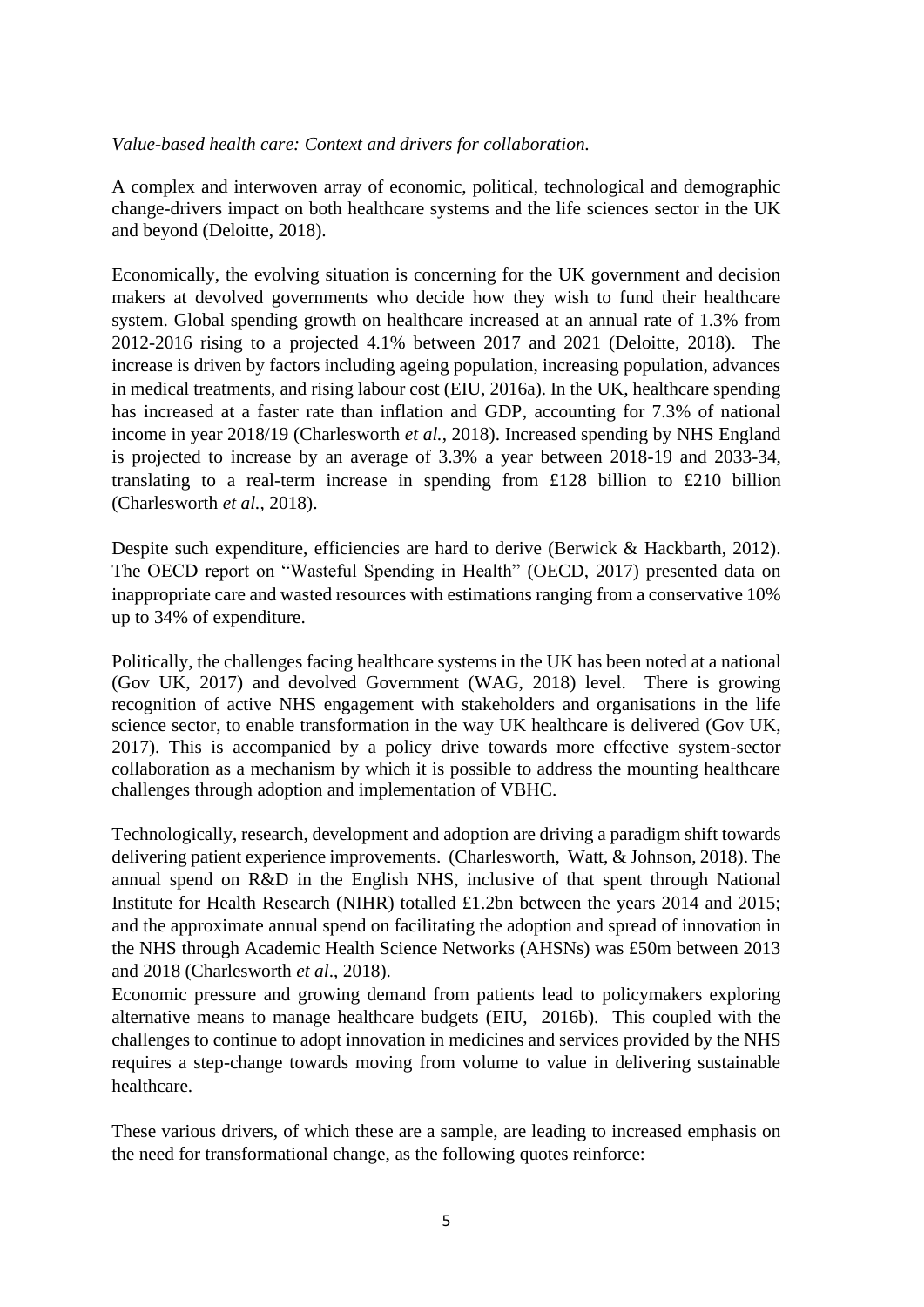*"We've got to break down barriers and build long-term, focussed, collaborative relationships where our incentives are aligned, so if you win, we win; if you lose, we lose."*

(Porter & Ishrak, 2015, p. 6)

*"There are a lot of opportunities for reduced costs, and I think medical technology companies can play a big role"*

(Porter & Ishrak, 2015, p. 4)

*'The historical model where innovators simply throw new products at health systems and allow them to layer these into existing pathways is no longer viable.*'

Professor Sir John Bell (Gov UK, 2016, p. 7)*.*

Policy makers have begun to respond to these strategic pressures to seek closer systemsector alignment to reward the sector for delivery of outcomes to patients. Initiatives such as value-based and 'Prudent' healthcare are highlighted in both the UK Life Sciences Strategy (Gov UK, 2017) and A Healthier Wales (WAG, 2018) respectively, both alluding to system-sector collaboration. Proposed areas for collaboration include:

(1) Risk-sharing with respect to development of tools and therapies using NHS infrastructure to run iterative evaluation studies with the aim of benefit sharing from proven technologies;

(2) collaborative re-shaping clinical pathways to improve efficiencies and patient throughput activity;

(3) Collection of real-world data and linking this to assess clinical and costeffectiveness

(Gov UK, 2018a).

While collaboration arguably remains sporadic and fragmented, there are a number of instances of fruitful system-sector collaboration. For example, AstraZeneca and Leeds Teaching Hospital engaged in a partnership focused on reviewing heart disease patients' medication, leading to a fall in acute coronary syndrome readmissions by approximately 50% (AstraZeneca, 2018). A further example is the work of Medtronic Integrated Health Solutions partnering with a range of NHS hospital trusts in England to provide and manage catheterisation laboratories, resulting in significant operational efficiencies (Deloitte, 2019).

This section has introduced the concept of VBHC and traced its development form its US origins to the beginnings of implementation in the UK context today. The argument has been presented that the adoption of system-sector collaboration for VBHC can lead to fundamental transformation to improve healthcare delivery through investing in best value for the population (allocative efficiency); ensuring the best value in clinical pathways (productive efficiency); and deliver the best value when procuring services, medical devices and medicines (outcome-based contracting). The paper now moves on to briefly set out the methodology before presenting and discussing the findings.

## **Methodology**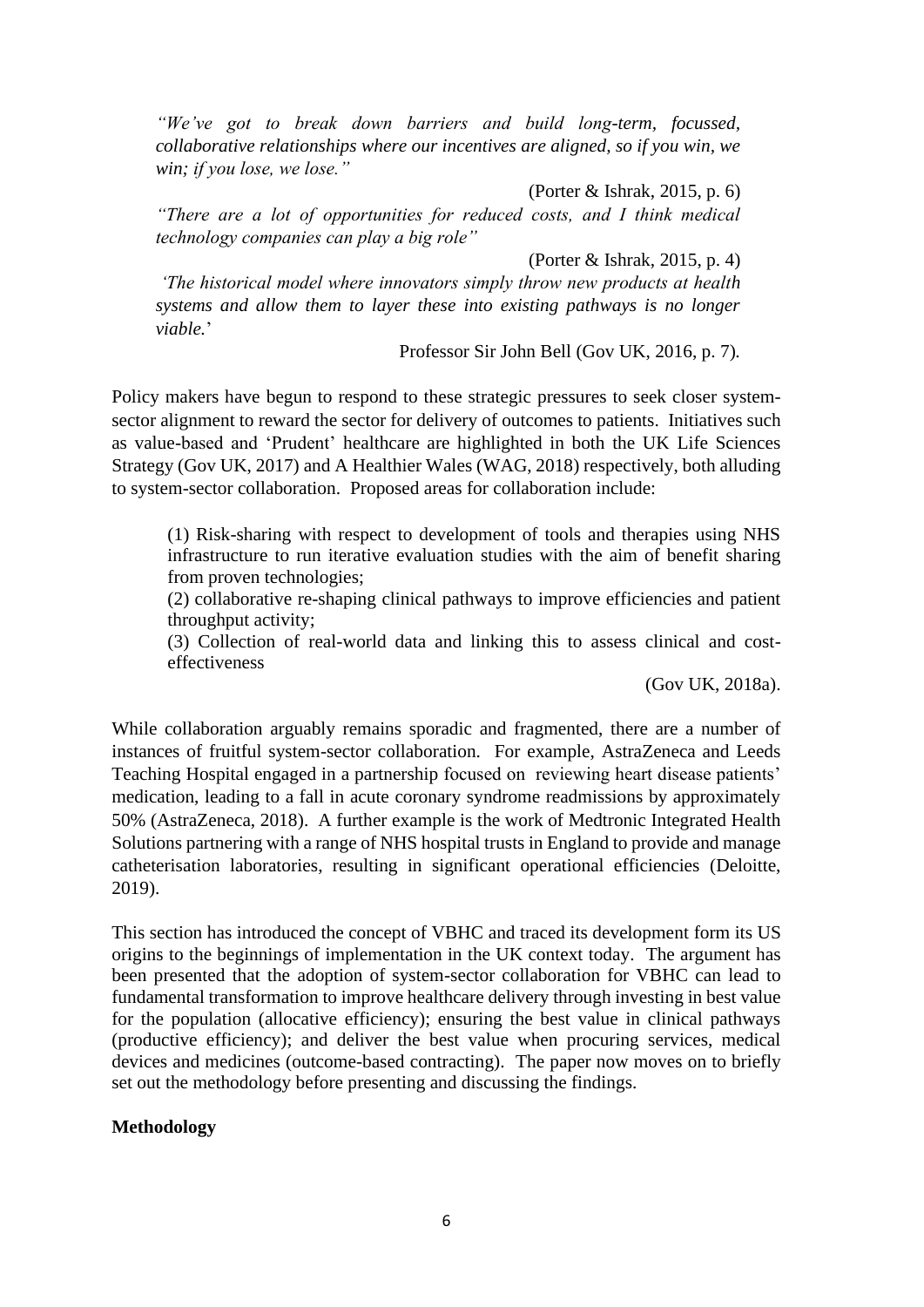The research design for this paper was based on a structured literature search and an iterative content analysis. The literature included peer reviewed journal articles as well as government reports and policy statements and so on.

The initial literature search was conducted through the Scopus Catalogue up to 2019, seeking peer reviewed articles, using key words "value-based healthcare industry drugs medications"; "Value-based Healthcare Industry Healthcare Collaboration"; "collaboration Value-based Healthcare". This initial search generated over 8,900 articles.

These articles were reviewed manually for the 200 most relevant based on titles of the articles and the abstracts.

Based on a methodology for identifying factors from extant literature used by Bacon, Williams, & Davies, 2019 a total of 63 of these articles were reviewed in detail. Any guiding condition for the successful collaborative implementation of VBHC found in more than ten of these articles was included for further exploration.

The authors then used the same key words in public search engines such as 'Google'. This was used alongside references from the 200 papers to identify relevant literature and reports from Government and consultant groups, online reports, articles and case studies relevant to the implementation of VBHC and system-sector collaboration. Relevance was determined by iterative manual viewing of literature content and it being inclusive of contextual information surrounding system and sector collaboration.

Used jointly, these methods of data collection and analysis allowed multiple perspectives to be gleaned on the implementation of VBHC with particular emphasis on collaboration between elements of the healthcare system and the life sciences sector. The next section of the paper now sets out and discusses the five guiding conditions derived from the literature search.

## **Guiding conditions for system-sector collaboration for implementation of in valuebased health care**

One of the main contributions of this paper lies in identifying which conditions are proposed to be significant conditions to facilitate successful system-sector collaboration in VBHC. The resulting guiding conditions, their general characteristics derived from the literature search and the linked references are summarised in Table 1 below.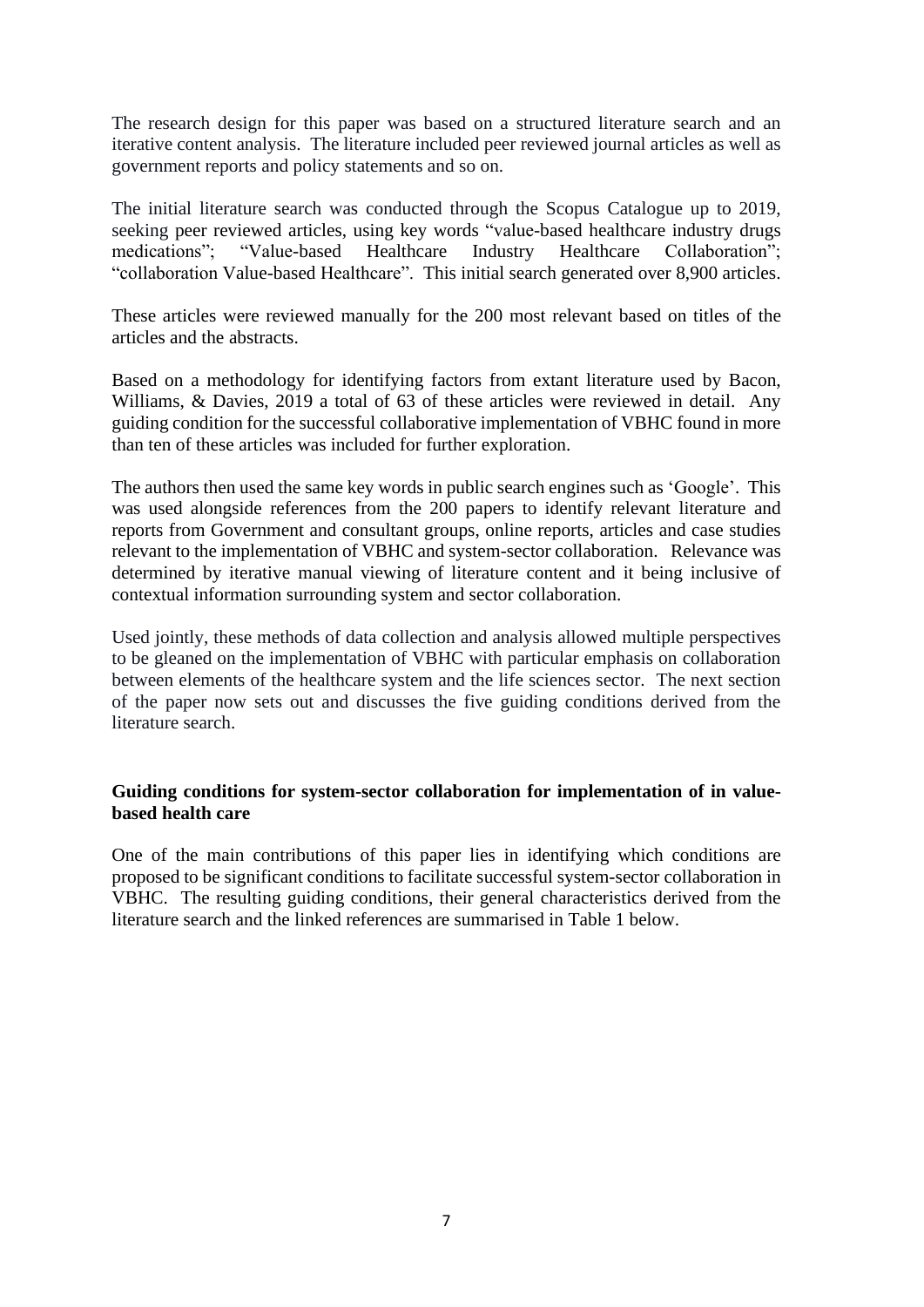| Guiding<br><b>Condition</b>                                                                                                   | Key Characteristics derived from the literature                                                                                                                                                                                                                                                                                                                                                                                                                                                                                                                                                                                                    | <b>Citations</b>                                                                                                                                                                                                                                                                                                                                                                                                                                                                                                                                                                                    |
|-------------------------------------------------------------------------------------------------------------------------------|----------------------------------------------------------------------------------------------------------------------------------------------------------------------------------------------------------------------------------------------------------------------------------------------------------------------------------------------------------------------------------------------------------------------------------------------------------------------------------------------------------------------------------------------------------------------------------------------------------------------------------------------------|-----------------------------------------------------------------------------------------------------------------------------------------------------------------------------------------------------------------------------------------------------------------------------------------------------------------------------------------------------------------------------------------------------------------------------------------------------------------------------------------------------------------------------------------------------------------------------------------------------|
| A Multi-<br>disciplinary<br>Approach                                                                                          | Collaboration between all stakeholders; Multi-<br>disciplinary; organization from across the System,<br>patients, patient advocates and private sector; a<br>team-in-lead strategy; public-private partnerships;<br>spectrum of healthcare providers; multi-sector<br>engagement; integrated care delivery systems;<br>collaboration with physicians, hospital systems;<br>work together and to each-others strengths; all<br>stakeholders to engage with medical device<br>industry; new relationships with industry                                                                                                                              | (Hara et al., 2003); (VBHC Center Europe, 2019);<br>(Horne et al., 2019); (Malik et al., 2018); (Nishtar,<br>2004); (Porter et al., 2013); (Beck et al., 2012);<br>(Kaplan & Babad, 2011); (Zelmer, 2018); (Nilsson<br>et al., 2017); (Gerecke et al., 2015); (Dafny et al.,<br>2016); (Porter & Ishrak, 2015); (Medtronic, 2016);<br>(Gov UK, 2016); (Martschinke & Traut, 2016); (Hu<br>et al., 2000); (WAG, 2018); (EIU, 2016b); (Young<br>et al., 2001); (Hurh, Ko, & Lee, 2017); (Handke et<br>al., 2017); (Lewis, 2019)                                                                       |
| Meaningful<br>Metrics and<br>Measurements                                                                                     | Most appropriate feasible measures; ICHOM set;<br>Patient Reported Outcomes PROMS; measure<br>quality and cost indicators across full care cycle<br>of patient care; provide real-time data; connect<br>and analyse accurate quality and financial data;<br>costing and informatics expertise; patient's<br>outcome and true cost, performance measurement;<br>public reporting of quality measures; analyse<br>outcomes and costs holistically; total costs of<br>patient's medical condition; consensus-based<br>patient-centric outcome measures.                                                                                               | (VBHC Center Europe, 2019); (Chapman, 2014);<br>(ICHOM, 2015); (Lee, 2010); (Porter et al., 2013);<br>(Beck et al., 2012); (Aneurin Bevan University<br>Health Board, 2019); (Kavanagh et al., 2012);<br>(Porter & Lee, 2013); (Handke et al., 2017); (Porter<br>& Ishrak, 2015); (Neumann et al., 2011); (Wang et<br>al., 2009); (Doyle, 2011); (Martschinke & Traut,<br>2016); (Miller, 2012); (Nilsson et al., 2017); (WAG,<br>2018); (EIU, 2016b); (Jönsson, 2009).                                                                                                                             |
| Utilisation of<br>Robust<br>Infrastructure<br>and<br>Technological<br>Platforms<br>Knowledge of<br>the Total<br>Cycle of Care | Infrastructure; Technologies; solving the data<br>extraction gap; effective health information<br>system; patient-centred mobile infrastructure;<br>telepresence technology; build and enable<br>information technology platforms; digital<br>infrastructure to capture information; technology<br>systems; health data infrastructure<br>Whole cycle of patients care; full cycle of care;<br>total life-cycle; complete cycle of care; full care<br>pathway; quality cycle affecting whole system<br>pathways; entire care continuum; complete<br>pathway of disease.                                                                            | (Hara et al., 2003); (Patel, Pettitt, & Wilson, 2012);<br>(Deloitte, 2018); (VBHC Center Europe, 2019);<br>(Nishtar, 2004); (Chapman, 2014); (Beck et al.,<br>2012); (Porter & Ishrak, 2015); (Gov UK, 2016);<br>(Kotzbauer & Weeks, 2015); (Neumann et al., 2011)<br>; (Carlson et al., 2010); (Ford & Hughes, 2007);<br>(EIU, 2016b); (Hurh et al., 2017).<br>(Kaplan & Porter, 2011); (ICHOM, 2015);<br>(Moxham, 2018); (Porter et al., 2013); (Porter &<br>Lee, 2013); (Gerecke et al., 2015); (Keel et al.,<br>2017); (WAG, 2018); (Deerberg-Wittram et al.,<br>2017); (Verbeek & Lord, 2007). |
| Financial<br>Flexibility                                                                                                      | Bundle Payments for Care Improvements (BPCI);<br>adequate resources (finance, time, physical space,<br>equipment, tools and personnel); flexibility;<br>contract and risk management; new business<br>models that align financial incentives; modify<br>financial model to bundle reimbursement; access<br>to required capital finance; value-based<br>purchasing; new financial models; risk-sharing<br>agreements to link payment for drugs to health<br>outcomes; flexible reimbursement system; in-<br>flexible cost-based reimbursements is a barrier;<br>performance-based reimbursement schemes; data<br>informed investment/disinvestment. | (Hardin et al, 2017); (Mills & Kanavos, 2019);<br>(EIU, 2016b); (Gerecke et al, 2015); (Robinson et<br>al, 2018); (Lewis, 2019); (Eggbeer et al, 2015);<br>(Carlson et al., 2010); (Garrison & Towse, 2017);<br>(Neumann et al., 2011); (Damberg et al., 2014);<br>(Haywood, 2010); (Kotzbauer & Weeks, 2015);<br>(Deerberg-Wittram et al., 2017); (Porter & Ishrak,<br>2015); (Porter <i>et al.</i> , 2013); (Lee, 2010); (Field &<br>Peck, 2003); (Field & Peck, 2003); (Patel et al.,<br>2012).                                                                                                  |

# Table1. Characteristics Underpinning Guiding Conditions and Linked Citations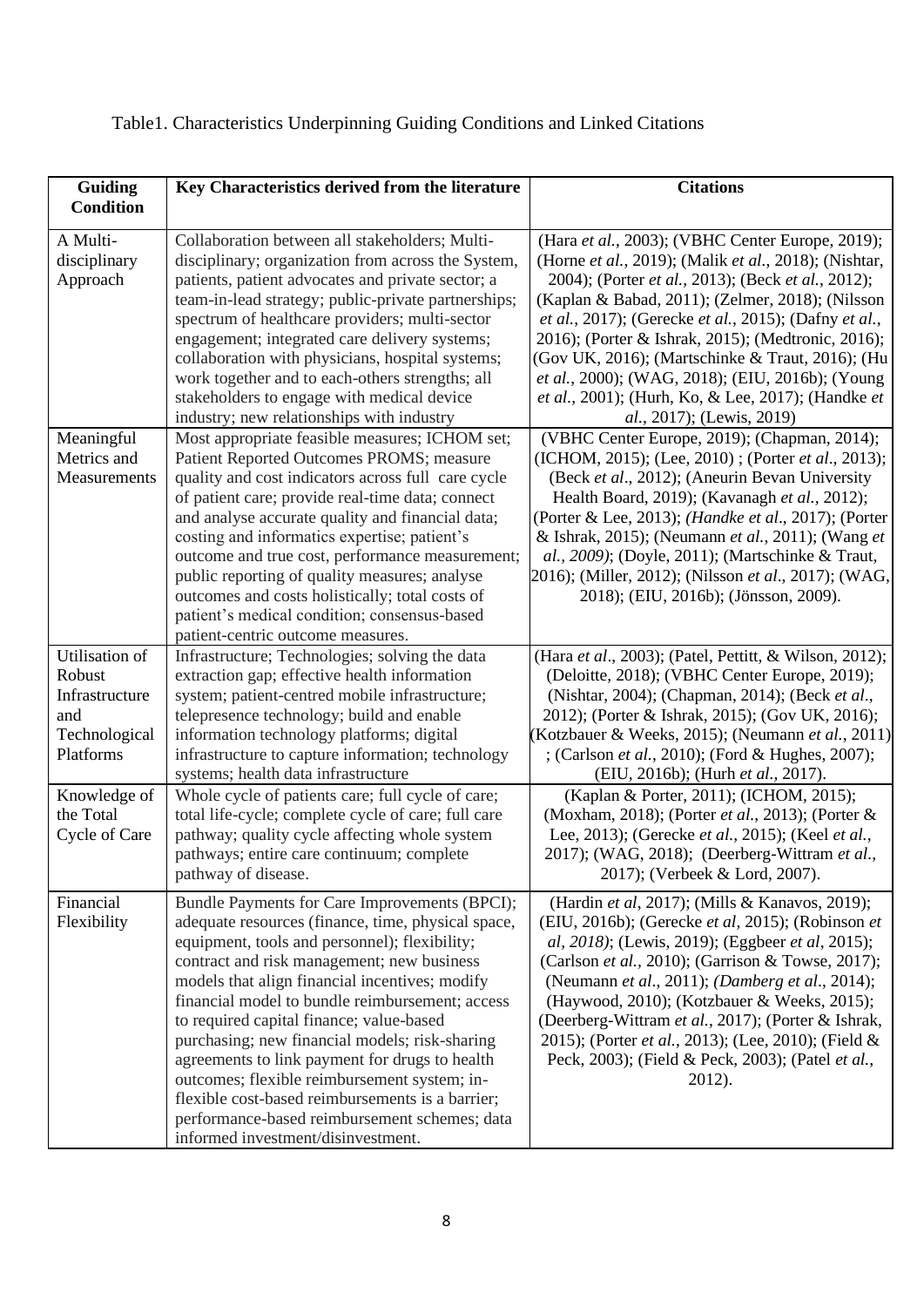The following sections of the paper now describe and discuss the five GCs identified in the literature review as shown in Table 1.

## *One: A multidisciplinary approach*

The literature describes the need for collaboration between stakeholders for the implementation of VBHC through system-sector partnerships as imperative (Deloitte, 2019; Gov UK, 2017; Nishtar, 2004). A common thread throughout are improvements to the 'Value' of healthcare provision by healthcare providers (e.g. hospitals) and associated personnel (e.g. clinical and non-clinical staff) is not established without collaboration and the involvement of all relevant stakeholders along a service user's (i.e. patient's) pathway of care (Beck *et al*., 2012; EIU, 2016b; Gov UK, 2016; Handke *et al*., 2017; Horne *et al*., 2019; Medtronic, 2016; VBHC Center Europe, 2019; Young *et al.*, 2001).

It is argued that collaborative improvements in healthcare provision via a multidisciplinary approach includes the cross-pollination of perspectives from internal system stakeholders as well as those outside the system, including those from the sector (e.g. pharmaceutical and MedTech companies), charities (Gov UK, 2017; WAG, 2018), academia (VBHC Center Europe, 2019), patients and patient advocates (Horne *et al.*, 2019). It is argued in this literature that improvements to healthcare provision can be realised by identifying meaningful outcomes. Providers aiming to improved healthcare provision, delivery and patient outcomes can do so through increased efficiency and quality of care. This is inherently complex and will require leveraging of pre-requisite multi-level knowledge, skills, experience and specialist expertise ( Gov UK, 2017; Neville, 2019; WAG, 2018. These elements are routinely utilised in areas of service provision in the system and can be used to compliment elements from sector stakeholders who offer innovation, new medicines and technologies (Gov UK: Office For Life Sciences (OLS), 2017; Neville, 2019; WAG, 2018) to support VBHC implementation through multidisciplinary collaboration.

Malik *et al.*, 2018 demonstrate that a multi-disciplinary approach is a preferential option as opposed to a siloed approach when attempting to deliver VBHC. The study showed that a 'Physicians in the Lead' (PIL) strategy engages physicians in system organisations' processes to make them responsible for the quality and efficiency of their departments healthcare provision. This aligns the aim of delivering effective, efficient and cost-effective care with Porter's definition of 'value' in VBHC as 'patient health outcomes per dollar spent'. This study found that the holistic outcome and care delivery requires a teamworkbased strategy owing to the complementary skills and training of various healthcare professionals. This is because not all levels of specialisms and skill levels are required to deliver all outputs and outcomes throughout a service users' journey through healthcare provider or system – and therefore some tasks can be delegated. As such a new strategy was proposed, namely a "team in lead" strategy (Malik *et al*., 2018).

A variety of government publications (Gov UK, 2017, 2018a, 2018b; WAG, 2018) and other literature (Handke *et al.*, 2017; Kaplan & Babad, 2011) indicate a strong advocacy for a multi-disciplinary approach and closer system-sector alignment for more efficient implementation of VBHC initiatives. Further publications allude to the requirement for support from academic institutions (Gov UK, 2016, 2017; VBHC Center Europe, 2019; WAG, 2018); Government (EIU, 2016b; Gov UK: Office For Life Sciences (OLS), 2017; Gov UK, 2016; R. M. Kaplan & Babad, 2011; WAG, 2018); and seekers of healthcare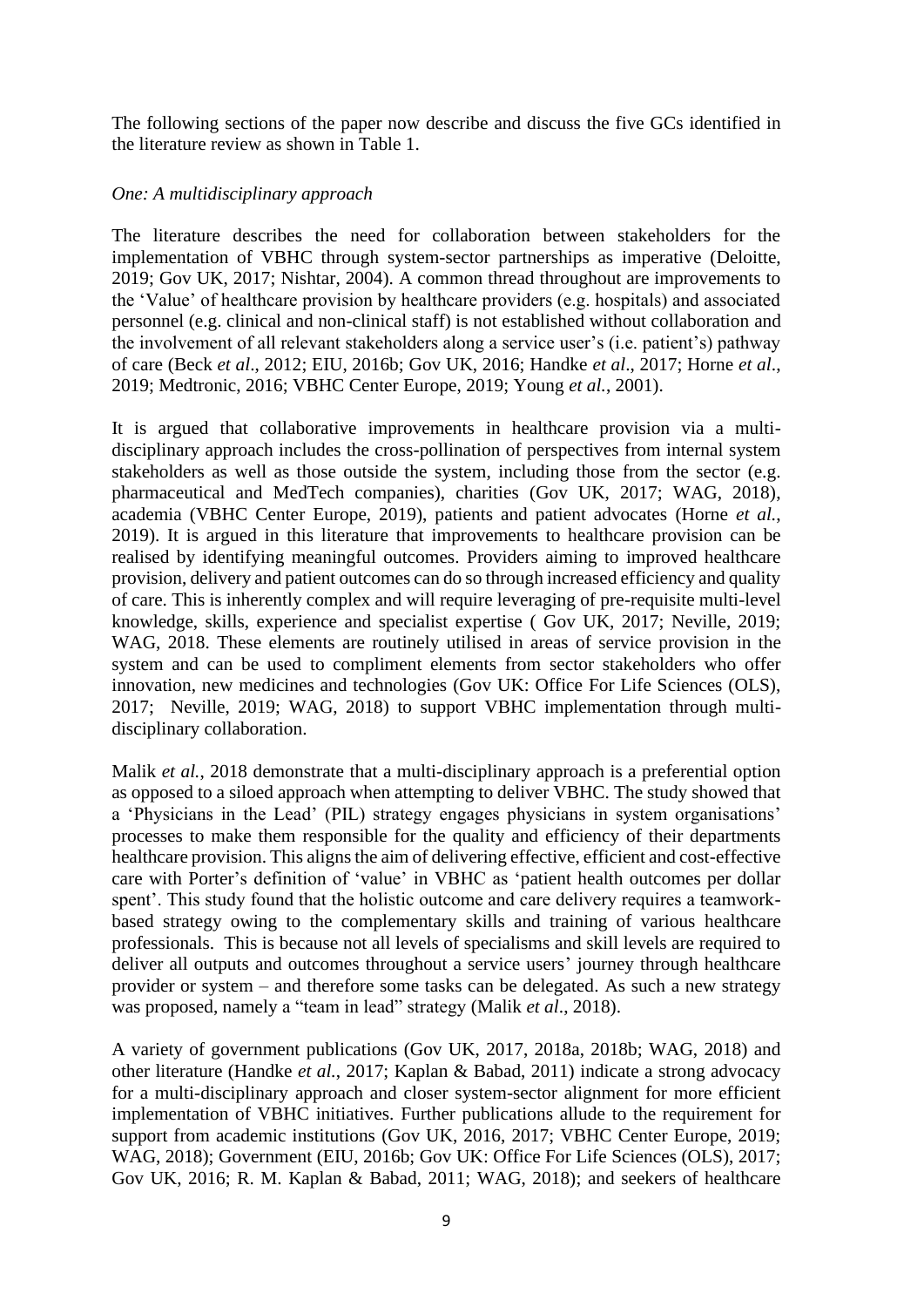services (i.e. patients) (Beck *et al.*, 2012; Handke *et al.*, 2017; Medtronic, 2016; Porter *et al*., 2013).

It should be borne in mind that in the USA, the VBHC approach is seen as a vehicle to increase market share or drive profits through outcome improvement. Some studies describe this version of VBHC as driving performance through competition and increasing the sectors customer base (i.e. healthcare providers) (Porter & Teisberg, 2006) which results in fragmentation and variation in the quality of care provision by healthcare providers, as these efforts do not take value at a population level into consideration (Lewis, 2019). In a publicly funded system, such as the NHS in the UK, which has the need to integrate patient care to achieve best possible outcomes and experience, it is arguably about delivering the right care, at the right time, with decisions being made based on service-user feedback, which appears to be more aligned with European and UK systems (European Commission, 2019). This approach to VBHC implementation takes the population level perspective on VBHC delivery and therefore takes patients input into a multi-disciplinary approach as intrinsic to the development and implementation of VBHC in such systems (Lewis, 2019).

However, it can be argued that a multi-disciplinary system-sector collaboration around VBHC can bring all necessary disciplines to the table and act as a vehicle for appraising new evidence from data capture during implementation of new medical technologies, pharmaceuticals and other sector products to inform an investment or dis-investment strategies according to outcomes which matter to healthcare providers and seekers.

In seeking an industry perspective, Handke *et al* (2017) emphasise the need for collective commitment including Government inclusion to support facilitating the transition to VBHC (Handke *et al*., 2017). Government policy and resource investments focused on bringing system and sector together builds confidence according to the Welsh Government (Gov UK, 2017; WAG, 2018). As system and sector partnerships require leaders from different organisations to align, the focus needs to be on achieving better outcomes for patients. There are many barriers; what is needed is greater respect, understanding and appreciation for the benefits, resources, capabilities and know-how each individual partner can contribute to establish successful initiatives such as VBHC (Martschinke & Traut, 2016).

#### *Two: Meaningful metrics and measurements*

The challenges of determining the impact of health interventions rely on the ability to align on health outcomes that matter to patients and not to become focused on a single outcome (Porter & Lee, 2013). It also requires the value outcome measures and costs to be analysed across the entire cycle of care (Porter & Ishrak, 2015) which in turn requires a greater understanding of the total care cycle to design the approach at the outset.

Although healthcare systems have been gathering data for many years much of this has been focused on activity and inputs not outcome: the inability to effectively measure outcomes becomes a barrier to adoption (Neumann *et al*., 2011). In a study of the lack of information on relative effectiveness of different treatments in mental health, Wang *et al*. identified that payers are uncertain of value of investment, which may deter adoption of new innovations to address unmet need (Wang *et al*., 2009). Thus, determining and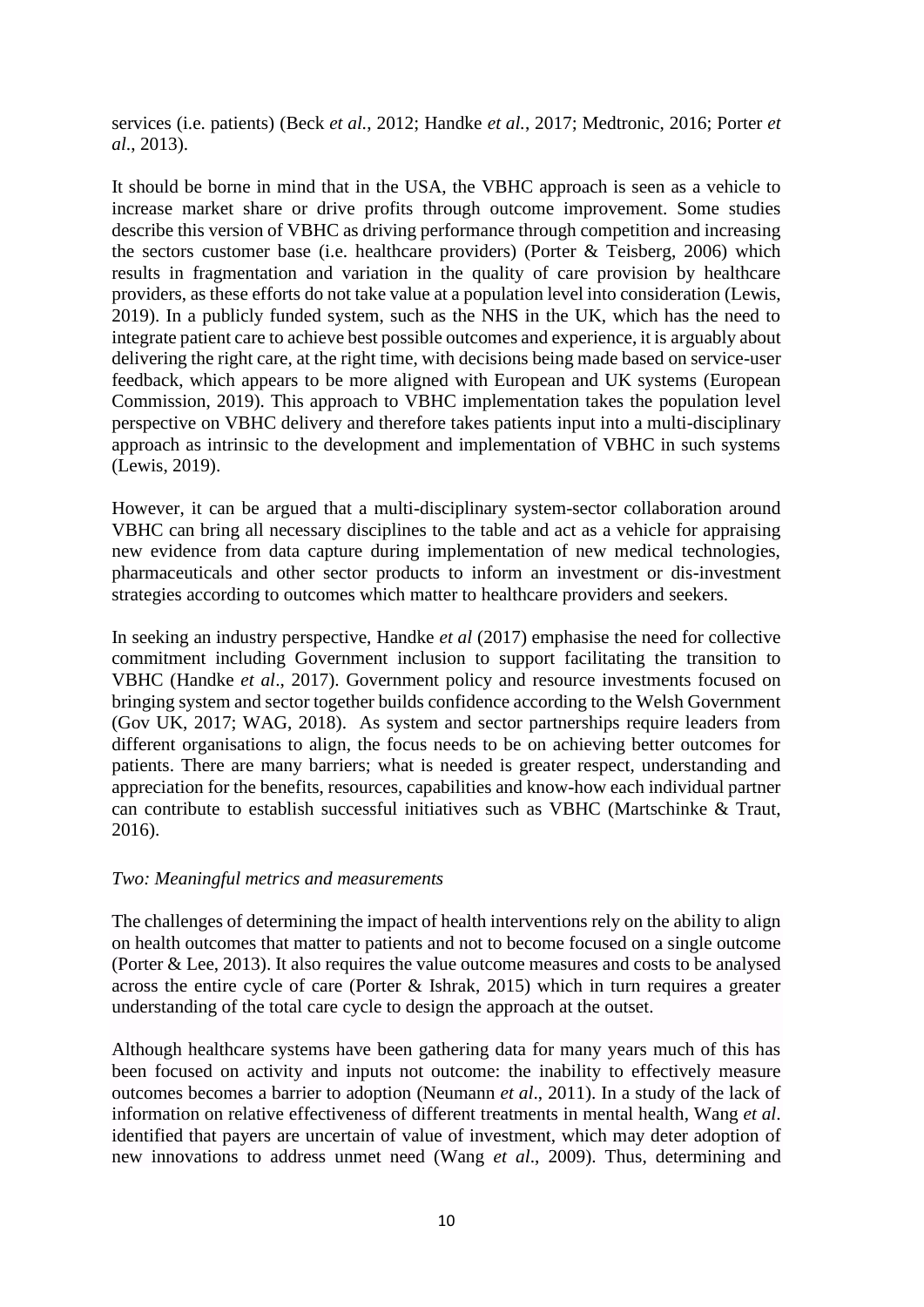aligning on the outcome metrics is critical to achieving Value-Based Health Care (Kings Healthcare Partners (Gabriel *et al*., 2018)).

In the context of the current VBHC literature, it can be seen throughout that the ability to capture and analyse quality and outcomes metrics, which are considered important to healthcare providers and service users, across the patient's total (or full) cycle of care pathway is perceived to be gold standard (ICHOM, 2015; Porter & Ishrak, 2015) . The ability to collect and subsequently analyse metrics and measurements across the full patient pathway is multi-faceted.

Firstly, collection of cost metrics and measurements across a care pathway enables the calculation of 'total cost' of treatment for a patient, or population of patients, and provide a metric for quality and outcomes provided across the pathway of care thus allowing us to gauge performance and healthcare provision efficiencies (Beck *et al.*, 2012; Lee, 2010).

Secondly, by capture and analysis of meaningful metrics and measurement, a baseline for health outcomes and costs accumulated in providing outcomes can be provided. It should consequently be possible to benchmark current efficiencies and provide evidence for improvement or detriment on efficiencies upon implementation of new drugs, innovations or technologies into the patients cycle of care. This data collection and analysis of performance monitoring can inform business intelligence (Lee, 2010) in new VBHC collaborations between the system and sector and act as a mechanism to risk management in risk-sharing agreements and decision making. (Lee, 2010; Neumann *et al.*, 2011). The capture and analysis of metrics and measurements would be considered important to system-sector collaborations which are engaged in risk-sharing agreements linked with 'pay for performance', or 'pay for drug outcomes' re-imbursement models (Doyle, 2011; Neumann et al., 2011).

For effective capture and analysis of meaningful metrics and measurements a robust infrastructure or technology platform will need to be embedded in the pathway for monitoring. The integration of meaningful metrics and measurements with a technology infrastructure capable of relaying desired metrics can aid in implementation of VBHC initiatives by informing consensus-based, patient centric outcome measurements (Handke *et al*., 2017). Organisations such as the International Consortium for Health Outcome Measurements (ICHOM) is attempting to unlock the potential of VBHC by defining Global Standard Sets of outcome measures that matter most to patients and driving adoption and reporting these measures worldwide to create better value for all stakeholders (Chapman, 2014; ICHOM, 2015).

For these reasons it is proposed that meaningful metrics and measurements are an important guiding condition for the successful implementation of VBHC through a systemsector collaboration as they can contribute to informed decision making, quality improvement and cost reduction in VBHC provision.

## *Three: Robust infrastructure and technological platforms*

The next emerging guiding condition from the reviewed literature as essential for successful implementation of VBHC is a robust technology platform and infrastructure.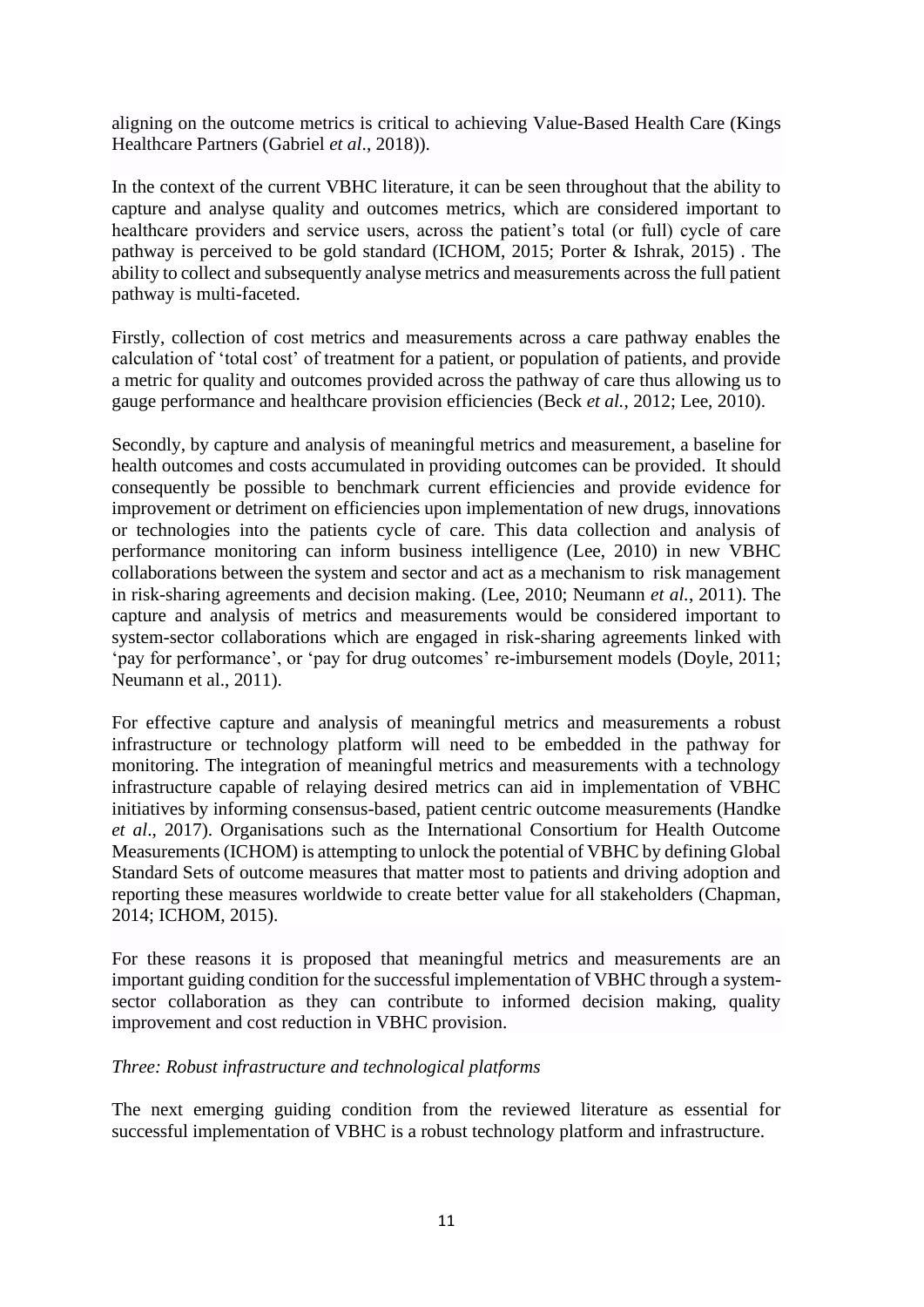VBHC requires a scalable platform to manage the data, to allow operationalisation, management and evaluation. Porter cites this infrastructure as a key requirement for adoption (Porter & Ishrak, 2015). Limitations in, or the complete absence of, an adequate information system or technology to capture outcomes at scale often is identified as the barrier to success (Ford & Hughes, 2007; Kotzbauer & Weeks, 2015b; Neumann *et al.*, 2011).

As part of UK Government report (Gov UK, 2016) seeking to support accelerated uptake to innovation and outcomes, an identified priority is that the digital infrastructure should enable the system to capture information on the use of innovations and associated outcomes, proposing that:

*"Systems that collect electronic information on prescribing, procurement, dispensing, pricing and outcomes will be essential in enabling improvements to patient care."*

(ARR, Gov UK, 2016, p.45)

As described, it appears that a robust technology platform or infrastructure which has the capability for collecting the appropriate data and information is imperative (Handke *et al.*, 2017). The integration of data capture and analysis through a technology platform or infrastructure should be intuitive, allowing users of the technology (healthcare providers or users) to make decisions based on meaningful metrics and measurements.

Moreover, to be effective, the technology platform/infrastructure must be robust enough to be embedded within normal social and organisational practises to be effective (Hara *et al.*, 2003). In the context of VBHC effective healthcare system infrastructures are required for closed system data sharing which could be used to ensure common understanding among partnering stakeholders (Chapman, 2014; Nishtar, 2004). The importance of a robust technology infrastructure is exemplified in the work of Kotzbauer & Weeks (2015b), where a lack of organisational competency to upgrade technology system, constituted a barrier to the implementation of VBHC payment systems, a finding which resonates with those of others (see for example Ford & Hughes, 2007; Neumann *et al*., 2011). It is apparent that the presence of a robust technology platform or infrastructure is important, as its absence is frequently cited as a barrier to value-based outcomes agreements (Ford & Hughes, 2007; Hurh *et al.*, 2017; Kotzbauer & Weeks, 2015b; Porter & Ishrak, 2015).

There is a clear link in the literature with the previous guiding condition. The ability to utilise technology platforms to capture meaningful metrics is required to support VBHC initiatives such as bundle payments across critical pathways. A further example is the importance of the monitoring of data as evidence in risk-sharing payment for outcomes agreements (Carlson *et al.*, 2010; Hurh *et al.,* 2017; Neumann *et al.*, 2011). It has been identified that there is room for improvement of health data infrastructure in most countries (EIU, 2016b), and this presents a challenge to VBHC initiatives which rely on capture and analysis of metrics and measurements to make clinical decisions or payments. In light of this, it is evident that a robust technology platform or infrastructure is a key guiding condition required for successful implementation of VBHC through system-sector collaboration.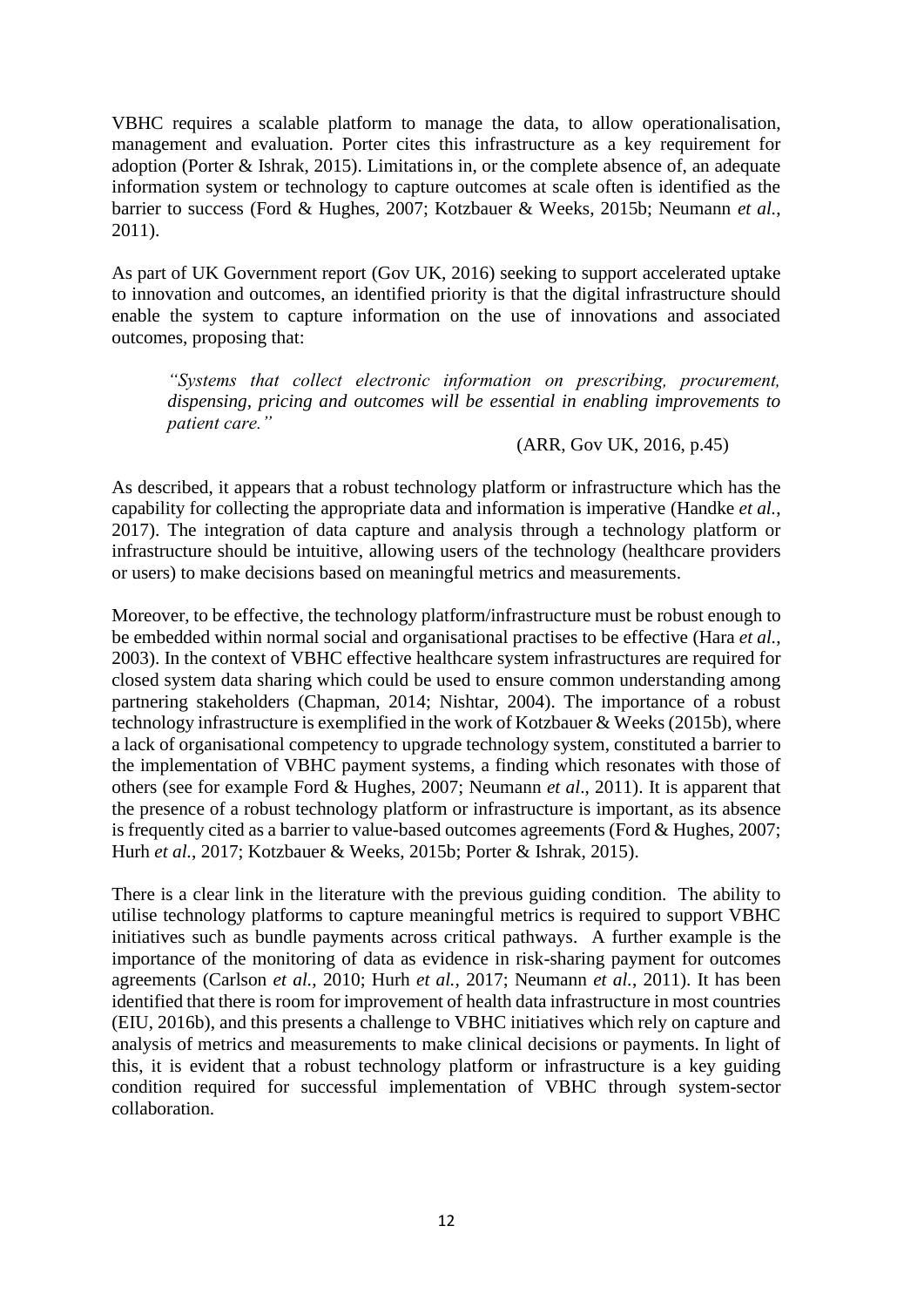## *Four: Knowledge of the total cycle of care*

Understanding and improving the complete pathway of diseases and their treatments is central to determining the best outcomes for patients with the resources available (Moxham, 2018). To align and collaborate successfully therefore requires both system and sector stakeholders to understand the total cycle of care.

Sackmann & Kuchenreuther (2015) identified the need for pharmaceutical companies to demonstrate that a medicine decreases mortality or morbidity, makes the pathway more efficient or reduces the resources that a patient consumes. A demonstration of pathway efficiency or resource efficiency relies on a robust understanding of the existing pathway; this also has the benefit of further supporting the implementation of innovations in considering the skills, services and settings required to realise the full value (Kuchenreuther & Sackman, 2015). This position is also supported by Porter:

*"Outcomes should be measured for each medical condition covering the full cycle of care, including acute care, related complications, rehabilitation, and reoccurrences. It is the overall results that matter, not the outcome of an individual intervention or specialty (too narrow), or a single visit or care episode (too short)."*

#### *(Porter 2010, p2)*

The ability to describe the existing care pathway, and its respective components, confers several benefits. Organisations can assess the capabilities staff require to manage care, evaluate costs of each aspect of the pathway, and consider dependencies and sequencing of care through the pathway. In relation to exploring the introduction of new innovations, organisations can evaluate how the introduction of different interventions may optimise or compound the pathway. This in turn allows the development of value-based outcomes identified through a robust understanding of the total cycle of care.

Knowledge of a total cycle of care (TCC) for a specific disease can help us understand the current status, map that care pathway and identify areas which can be improved to drive better healthcare provision for the given medical condition (Verbeek & Lord, 2007). Furthermore, such understanding may facilitate the identification of key milestones along a patient's pathway for optimal acquisition of metrics and measurements to inform clinical or non-clinical decision making. That is to measure the cost of providing services to the service user across the whole cycle of care (Porter & Ishrak, 2015; Verbeek & Lord, 2007). It appears that to increase 'value' of care provision, in other words to deliver the best possible outcomes with the available resource, an understanding of, and subsequent improvement to, the completed pathway of the disease and its treatment is a requirement (Moxham, 2018). Improvements to a pathway should be informed by a holistic input from all relevant clinical and non-clinical personnel who deliver tasks relating to healthcare provision across that care pathway (Gerecke *et al.*, 2015; Porter & Lee, 2013; Porter *et al.*, 2013; WAG, 2018).

By deriving the total cost of care provision across a given total patient pathway or TCC, this can be used as a baseline to trial interventions in a pathway to gauge whether there is a beneficial (or disadvantageous) result with respect to cost efficiencies and care provision. In an example of bundled payments for reimbursement, knowledge of TCC means providers can be held accountable across the full cycle of care. The ability for providers to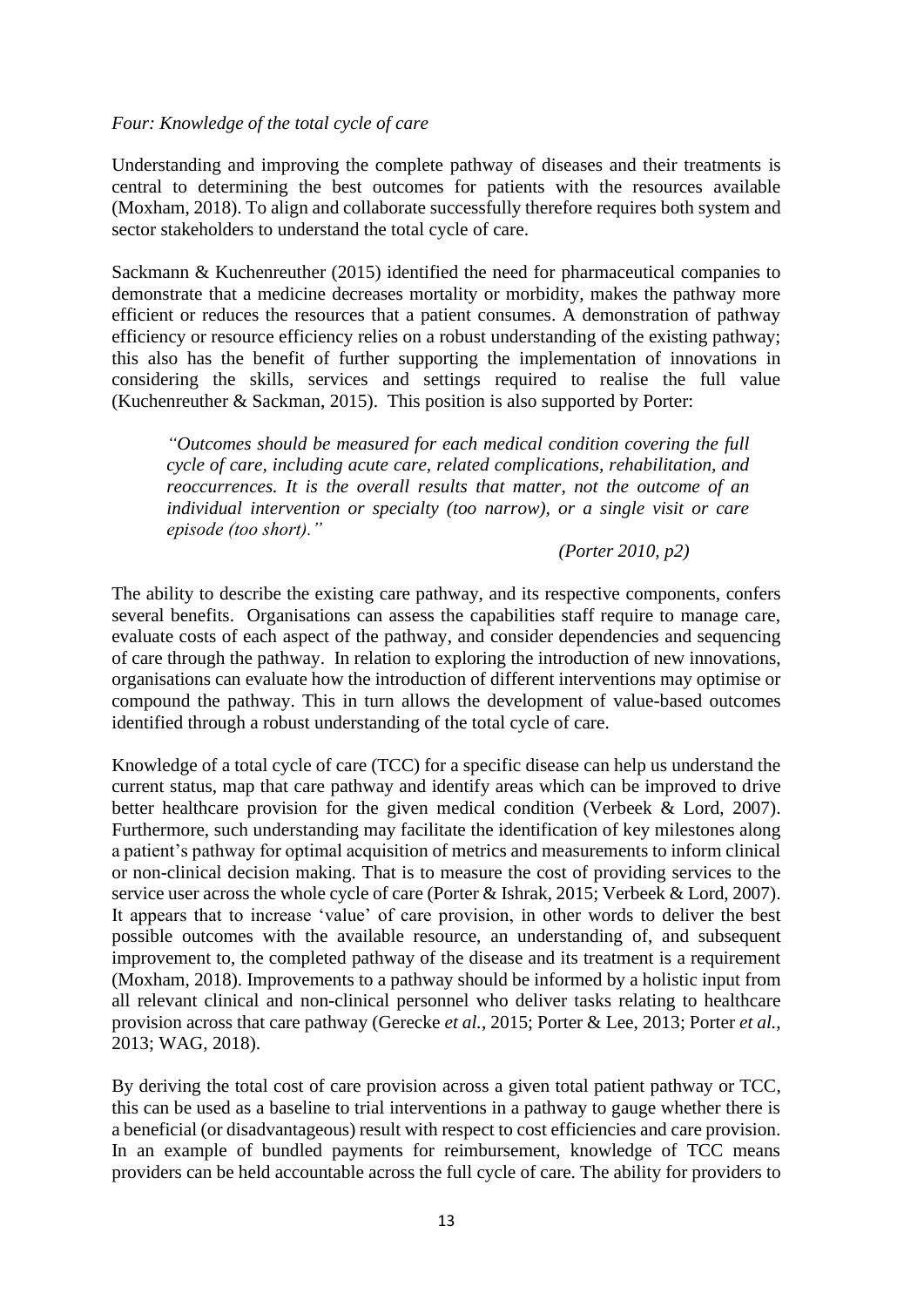compare health outcomes and costs across the entire care cycle is expected to foster improvement through competition on value, as defined by health outcomes achieved per unit cost (Akerman & Stowell, 2015; ICHOM, 2015; Porter & Teisberg, 2006). There is currently great interest in VBHC, mostly directed at identifying which health outcomes are appropriate to measure for a medical condition (Keel *et al.*, 2017).

It is understood that as healthcare providers and personnel have complementary skill sets which dovetail to complement the patient (service users) journey throughout the TCC. Each staff member plays a part in the continuum of care as they possess a variety of skills and knowledge to execute tasks at the correct time and at the appropriate step in the patient pathway. Thus, it is important that each relevant stakeholder along the care pathway are consulted, otherwise there is a risk that implementation of a change perceived to be beneficial in one step of a pathway might non-beneficial results up or down-stream in the system.

## *Five: Possessing financial flexibility*

The final guiding condition emerging strongly from the literature is the ability to flexibly deploy adequate resource, including finance, time, equipment and skilled personnel to achieve optimal healthcare provision (Patel *et al.*, 2012).

In terms of collaborative arrangements, the design of risk-sharing agreements, and new models of reimbursement have great potential but also present significant challenge to implement, according to Neumann (Neumann *et al.*, 2011). Collaboration requires the creation of payment systems that align financial incentives to provide greater value (Porter & Ishrak, 2015), while dealing with barriers to success requires organisations to overcome the limited access to financial capital (Kotzbauer & Weeks, 2015b). Value-based contracting is grounded in the premise of reducing cost by eliminating inappropriate utilization and lowering prices , sharing savings or capturing a portion of the value created through lower costs and/or increasing volume through market share gains resulting from enhanced value to the customer (Eggbeer *et al.*, 2015).

Carlson *et al* (2010) identifies the potential benefits of new pricing schemes on improving health outcomes in 'real world' patients, whilst noting the significant challenges in developing these schemes due to factors such as upfront administrative burdens and dependency on robust information systems (Carlson *et al*., 2010). Despite the potential to alter the reimbursement and pricing landscape, these barriers may limit the long-term impact, and as such Carlson suggests further studies are required to evaluate the experiences and impact of schemes and further determine the value in healthcare spending realised. Furthermore, in exploring new models to fund innovation, both system and sector may need to make changes in their organisational accounting practices and policies. By including finance and accounting experts from the outset of partnerships, VBHC collaborations will ensure the shaping of any new approaches are compliant with local and national policy.

According to Deerberg-Wittram *et al.*, (2017), financial and resource flexibility in the context of VBHC, is particularly important from the perspective of the system collaborating with medical technology companies. Some medical technology firms have the financial flexibility to allow investment of resource into the development of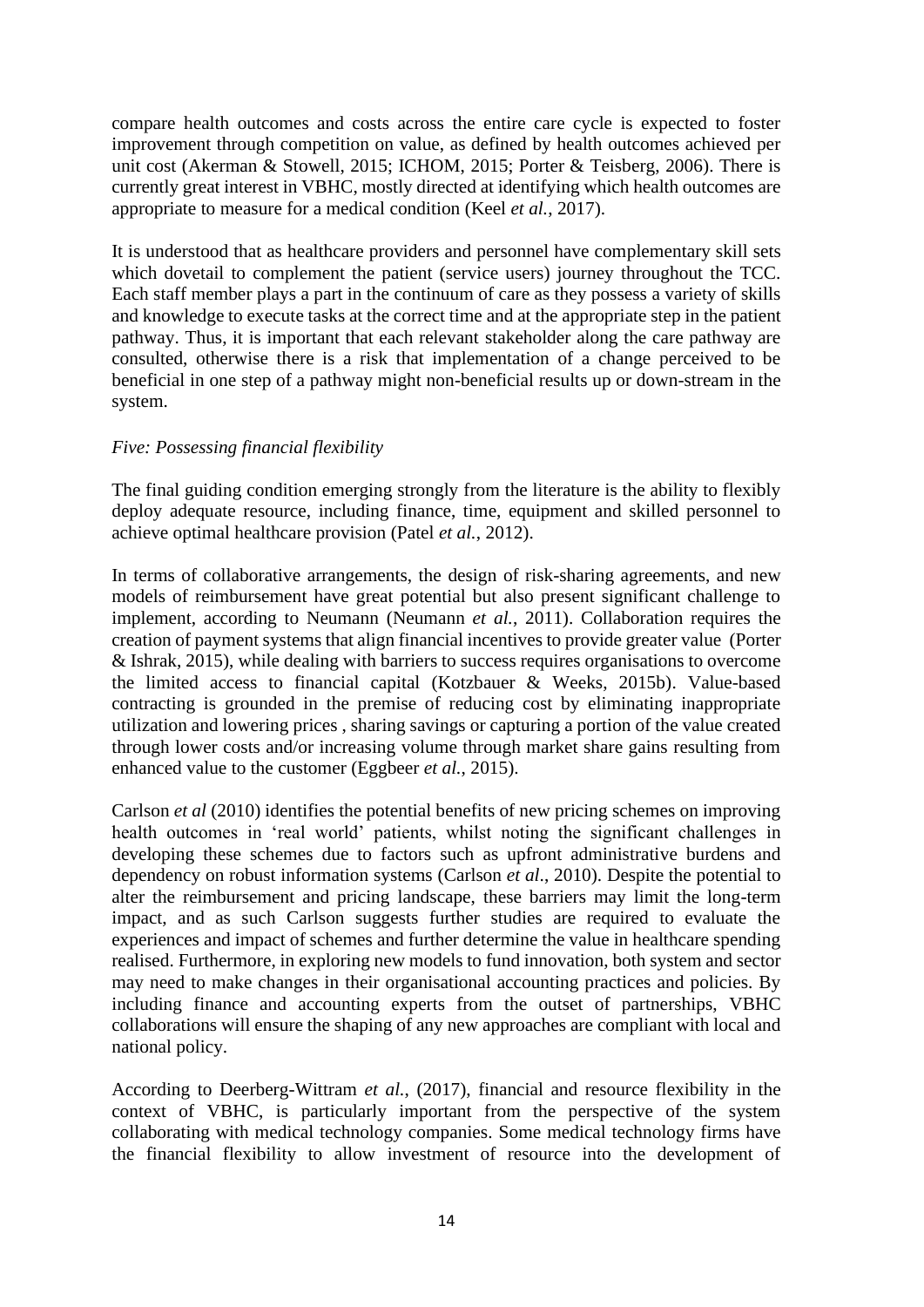standardized, scalable value-based solutions, that improve outcomes-to-cost ratios in a specific domain, for example across a disease care cycle.

However, there is recognition of the requirement to co-create new business and financial models which align system and sector initiatives to provide greater value through healthcare provision (Porter & Ishrak, 2015). It is also identified again that UK Government is encouraging system-sector contractual arrangements over a longer-term than is currently practised, but with a greater degree of flexibility (Gov UK, 2017; WAG, 2018). The proposed longer contractual agreements must be more substantive and strategic, rather than being short-term, ad-hoc agreements. The reference to flexibility in contractual arrangements is deemed important to (NHS) managers who seek flexibility in service provision from the sector (Field & Peck, 2003). Considering this, contractual arrangements around system-sector collaborations must be properly negotiated, flexible and still offer a satisfactory deal and incentivisation for both parties (Field & Peck, 2003).

The literature described the importance of the development of new financial models for Value-Based Pricing (VBP) and risk-sharing agreements where payers (healthcare providers) and sector stakeholders agree to link payment for drugs to health outcomes through a flexible re-imbursement models (Garrison & Towse, 2017; Robinson et al., 2018). It is also noted that closer alignment between financial and clinical personnel is required to improve care at lower cost through development of performance-based flexible reimbursement models and a joint definition of 'Value'(Carlson *et al*., 2010; Garrison & Towse, 2017).

This represents a potentially appealing reimbursement model which might aid in more efficient delivery of new medicines and products, from sector to system, targeted at better health outcomes for patients. For this to be realised finance and clinical personnel must work to agree on shared language and understanding on what they consider to be 'value' with respect to value-based pricing and contracting. This is argued to potentially improve care provision in the system and reimburse manufacturers of a new drug, technology or product in the sector through flexible performance-based re-imbursement schemes (Carlson *et al*., 2010; Garrison & Towse, 2017; Lee, 2010).

Through such models and schemes, the capture of outcomes and costs associated with the care provision from the system and the opportunity for honest appraisals of new evidence from ongoing data capture (Lewis, 2019). Health outcome and cost data acquired post adoption of new drugs, technologies, innovations and products may also be used to monitor any overall changes of efficiencies across a given care pathway and could therefore inform investment or disinvestment accordingly (Garrison & Towse, 2017; Lewis, 2019).

It is noteworthy to declare that other conditions were surfaced throughout the literature review. These included scalability (Nishtar, 2004); an embedded collaboration champion and use of their networks (Wohlin et al., 2012); high degrees of commitment and shared vision (Jacobson & Ok Choi, 2008), trust, experience and incentives (Patel et al., 2012); time (Nilsson et al., 2017); and policy alignment (Lehoux, Miller, Daudelin, & Denis, 2017). Although we recognise the relevance of these factors in the extant literature, further exploration was omitted from inclusion in this paper as they did not surface in more than 10 articles and therefore did not meet the criteria of the research methodology.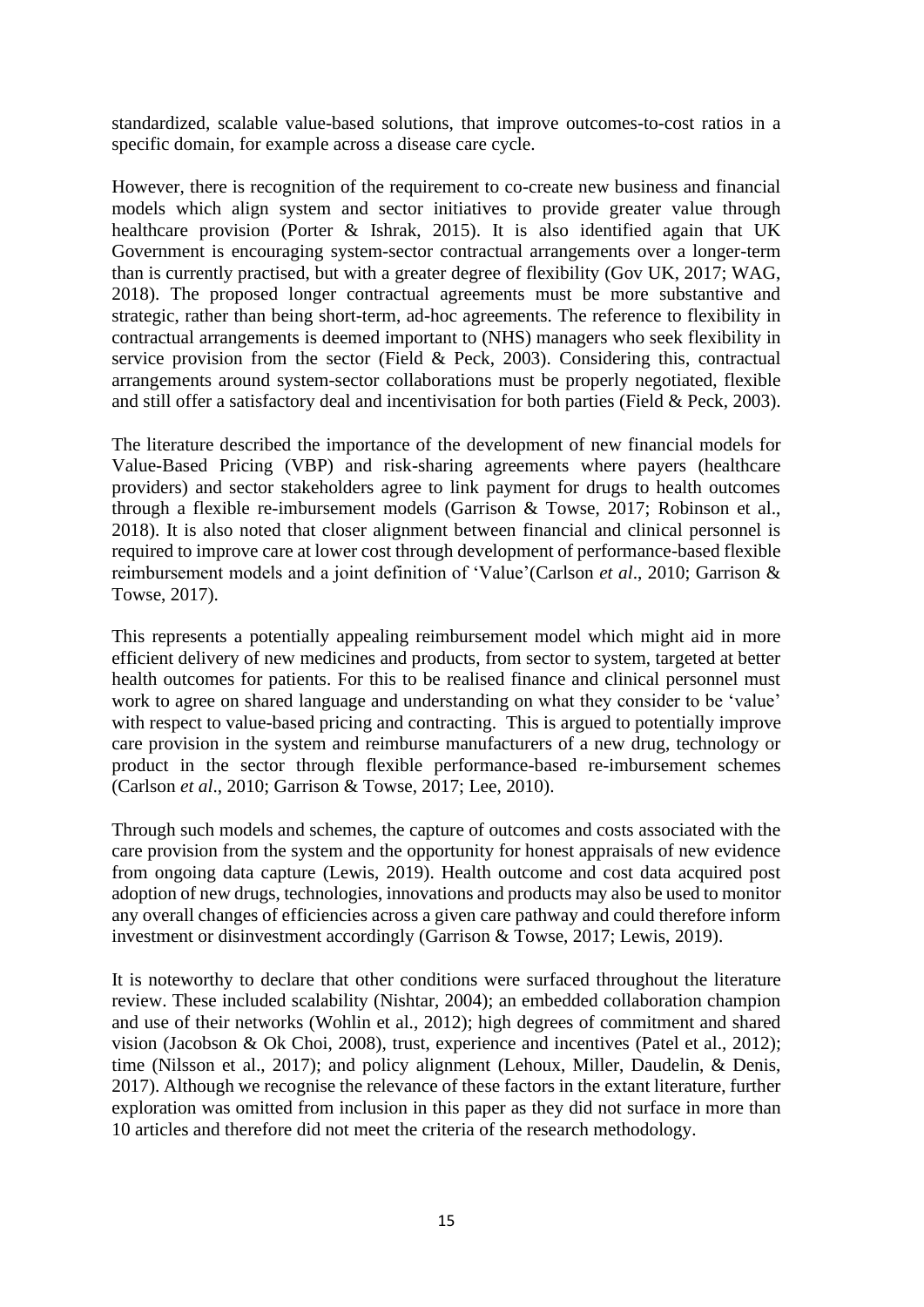To close this section, figure one is a diagrammatic representation of the five guiding conditions derived from the literature search, showing their relationship to the system and sector. The paper now concludes with the contribution of the work and recommendations for the future research agenda on VBHC.



Figure 1. Guiding conditions required for system sector collaboration for implementation of VBHC.

## **Conclusions and Further Research**

#### *The contributions of the paper*

This paper has introduced the pressures on the government-funded NHS (Crocker et al., 2009) and the concept of implementation of VBHC collaboration through the healthcare system-life science sector nexus as a mechanism of mitigation against growing challenges. The development of VBHC from initial work in the United States has been traced, but it is noted that the debate is now gaining increased traction in other geographic contexts, particularly the UK and Europe, in response to an escalating acknowledgement that current healthcare business models and funding approaches are unsustainable.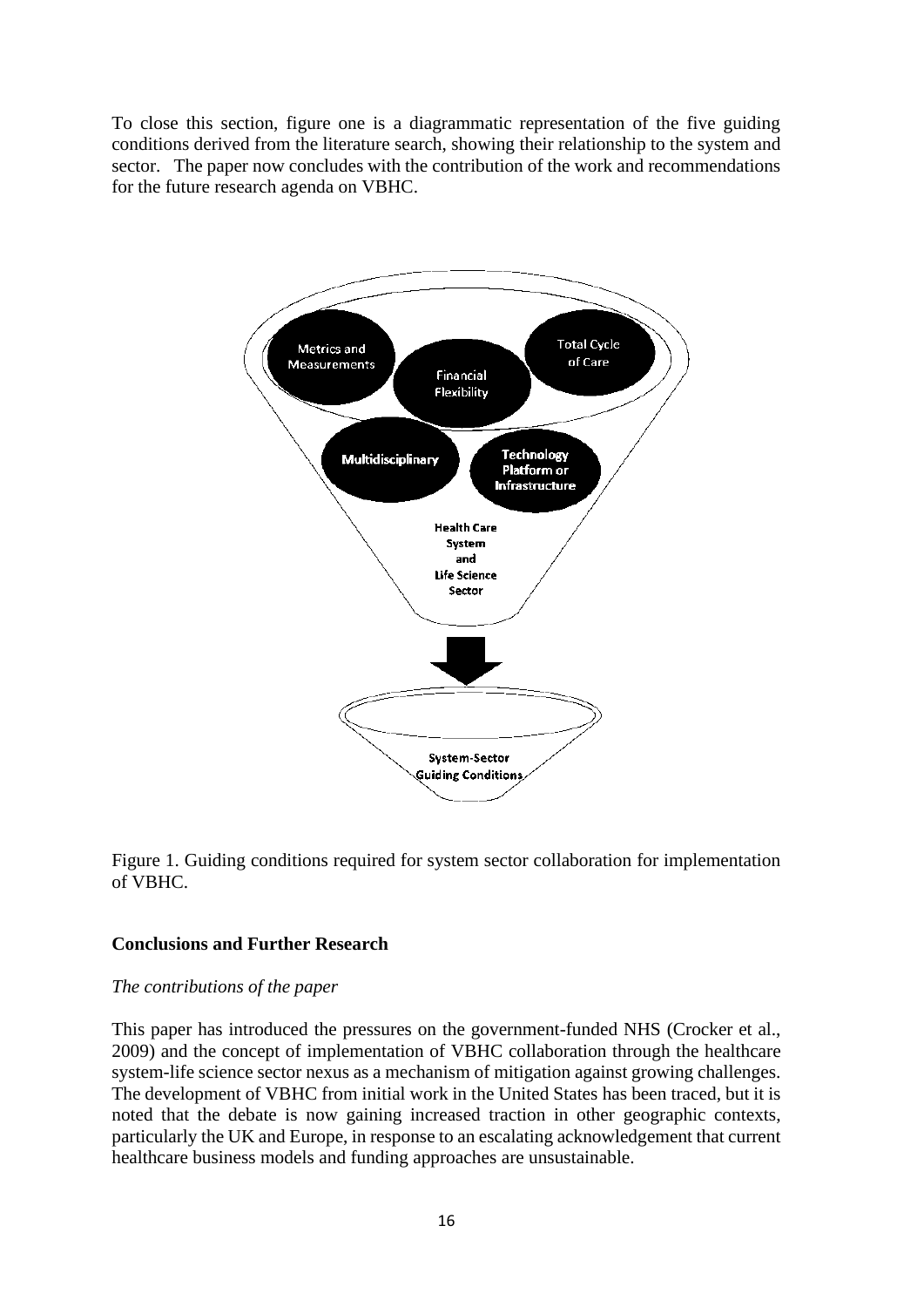With government and policy drive towards closer alignment of sector and system, the UK context offers a comparatively supportive policy context for collaboration (Crocker et al., 2009; Ferlie & McGivern, 2003), as the findings of the paper suggest. It is proposed that the five GCs surfaced in this paper are fundamental for the successful implementation of VBHC through system-sector collaboration.

The strategic drivers of this increased attention were discussed, including economic factors and demographics. Potential barriers such as a lack of societal trust of corporate involvement in the UK NHS were briefly considered, but the main focus of this paper is the current lack of large-scale operational collaboration between the healthcare industry and the healthcare systems, outside of the research environment. It is evident from the review underpinning this paper that there are few examples of collaborations by an industry and healthcare system partner that have been proven to have achieved the balance of service delivery optimisation with constrained resources and adherence to performance measures requires in one region and adopted across a healthcare system(s) (Chahal & Eldabi, 2011).

It is noted that Porter and Lee have proposed components of a strategy "…for moving to a high-value healthcare delivery system" (Porter & Lee, 2013, p. 52). However, while their proposition should be noted, the guiding conditions set out here have drawn insights from a broad range of literature incorporating research from contexts outside of the US. Moreover, the authors concur with Gray, who emphasises "…the important difference in the use of the term value in the American literature" (Gray, 2017b, p. 1).

The conclusions from this exploratory work shows that while an accepted model of collaboration does not yet exist, the literature suggests determinants that can enable successful collaborations. It is acknowledged that the healthcare landscape is complex and that these five guiding conditions represent an abstraction of that reality. However, as a framework to help make sense of this complexity it is proposed that they offer a starting point for analysis and a potentially useful guide to further research.

It is argued that this paper has made a constructive contribution to the field by further insight beyond the valuable work undertaken in the United States, to include more research from the United Kingdom and Europe. In this way it is hoped to extend our understanding of VBHC and in particular the way the notion of 'value' is used in differing contexts.

More broadly, the review of the literature convinces that a collaborative approach is crucial for the necessary paradigm shift in the way that healthcare funding is approached and the dominant business models in the healthcare industry. Ultimately the aim of this research agenda is to contribute to practice and policy; to influence these for the betterment of patient care in the complex context imposed by the strategic drivers discussed in the introductory section. However, this depends on the execution of a coherent and focused research agenda, and it is to this final contribution of the paper to which we now turn.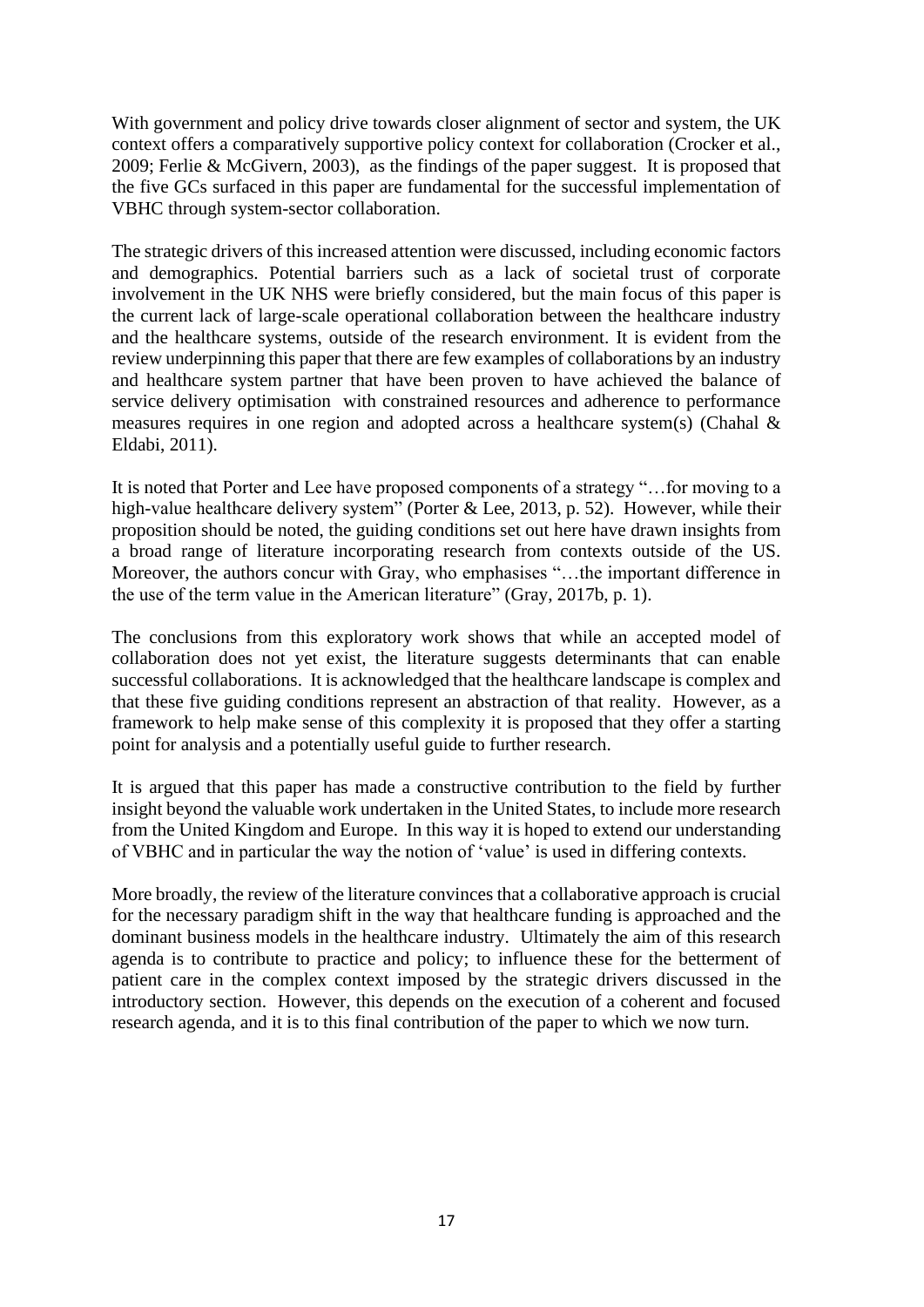## *Recommendations for future research*

While understanding of VBHC is growing, it remains comparatively under-researched as an alternative paradigm for healthcare. The context is self-evidently complex, and therefore one of the key objectives of this paper is to propose a coherent programme of further research on VBHC.

The next stage of the research agenda requires a focus on the empirical assessment of the proposed guiding conditions discussed in this paper. In parallel, the analysis of the literature on VBHC needs to remain an ongoing project, in light of the growing body of research and the increasing demand for alternative approaches from those engaged in healthcare from a practical perspective.

The literature-derived GCs should now be evaluated empirically for their perceived practical importance to key participants, or potential participants in system-sector collaboration toward VBHC.

Continuing exploration to build on the work of this paper should employ multiple methods of data gathering and analysis. Initially it is proposed that in-depth interviews with key respondents are used to obtain rich data on perceptions of the significance of the guiding conditions. This data could then be analysed using techniques such as content analysis and interpretive structural modelling (ISM) to help articulate the complexity of the relationships in research context more clearly. Further larger-scale studies employing elements of quantitative analysis should follow this initial 'theory building' phase, which will allow well founded proposals for practice to be made. The future contribution to practice should include recommendations on the role of government and policy on facilitating the conditions for collaboration in VBHC

The empirical evaluation of the five guiding conditions may confirm these themes from the literature. However, it will be important to remain sensitive to further themes that may emerge from the data such as those previously highlighted, but omitted from the scope for further exploration, in this study. In addition, it may be possible to begin to build increased understanding of the relative importance of the guiding conditions, and how the relationships between them may be explored.

Ultimately, the objective of the research agenda should be the development of a systemsector collaborative model to inform alignment of industry, the NHS and academia to innovate in pursuit of improved patient and public outcomes. Here, academia can arguably be utilised as an un-biased broker for research and knowledge transfer. Following the elucidation of a five importance guiding conditions, the commissioning of further largerscale studies through engagement with system and sector stakeholders should be sought to provide an evaluation for the current working model and identify barriers/challenges and opportunities for improvement. Thus, describing an enhanced model/framework for improving the current and future healthcare-industrial collaborations through the lens of VBHC.

As stated earlier, it is acknowledged that the list of five guiding conditions could be criticised as being overly reductive. It is axiomatic that these will be interlinked in complex ways. For this reason, one strand of conceptual development should be to develop an overarching perspective that allows for an understanding of this complexity while offering shared principles for action across the system-sector collaborative ecosystem. It is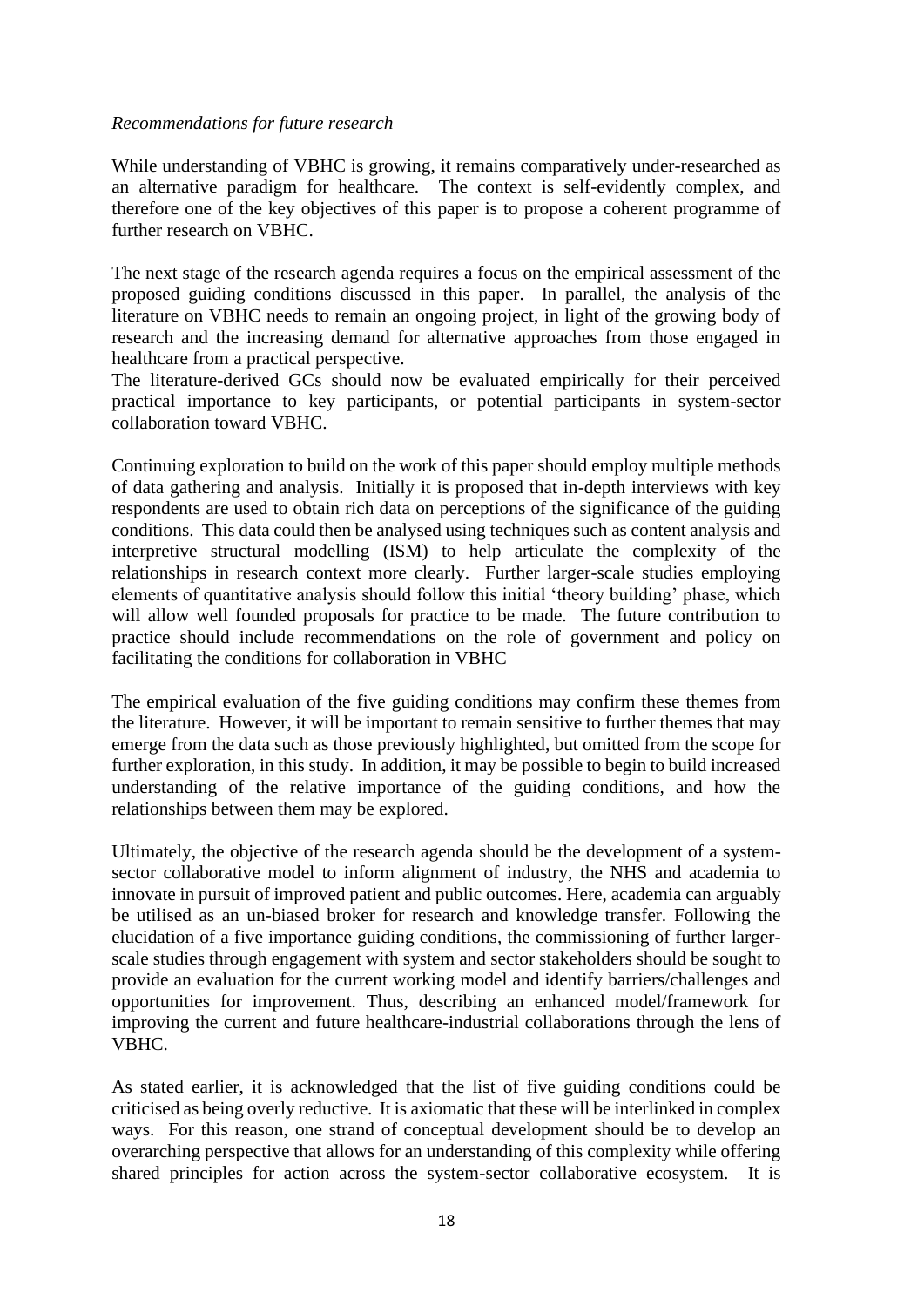suggested tentatively that the concept of 'strategic agility' (see for example Doz and Kosonen, 2010) could offer a useful lens through which to consider a shared approach to system-sector collaboration. Essentially, organisations that consider themselves strategically agility retain the ability to continuously adjust strategic direction and develop innovative ways to create value while retaining an overall direction or mission (Weber & Tarba, 2014). The underlying 'meta-capabilities' demanded by strategic agility bear strong resemblance to many of the characteristics of the guiding conditions identified here. While this is a concept that has been applied largely to the private sector, it has already been used to examine strategic alliances and may offer a useful holistic construct for multistakeholder collaborations.

In summary, whichever lens is employed to examine the VBHC landscape, the complexity of the collaborative ecosystem needs to be acknowledged. Despite this, it is proposed here that the five guiding conditions revealed by this evaluation of the developing literature on VBHC offer a practical and constructive framework that has the potential to inform both policy and further theoretical development.

## **References**

- Akerman, C., & Stowell, C. (2015). Measuring outcomes: the key to Value-based health care. *Harv Bus Webinar* .
- Aneurin Bevan University Health Board. (2019). *Value Based Healthcare: Learning from practice*.
- AstraZeneca. (2018). *AstraZeneca Collaboration with Leeds Teaching Hospitals NHS Trust*.
- Bacon, E., Williams, M. D., & Davies, G. H. (2019). Recipes for success: Conditions for knowledge transfer across open innovation ecosystems. *International Journal of Information Management*, *49*, 377–387. https://doi.org/10.1016/j.ijinfomgt.2019.07.012
- Beck, E., Craing, A., Beeson, J., Bourn, S., Goodloe, J., Moy, H. P., … White, L. (2012). *Mobile Integrated Healthcare Practice : A Healthcare Delivery Strategy to Improve Access, Outcomes, and Value*.
- Berwick, D. M., & Hackbarth, A. D. (2012). Eliminating Waste in US Health Care. *JAMA*, *307*(14), 1513–1516. https://doi.org/10.1001/jama.2012.362
- Carlson, J. J., Sullivan, S. D., Garrison, L. P., Neumann, P. J., & Veenstra, D. L. (2010). Linking payment to health outcomes: A taxonomy and examination of performancebased reimbursement schemes between healthcare payers and manufacturers. *Health Policy*, *96*(3), 179–190. https://doi.org/10.1016/j.healthpol.2010.02.005
- Chahal, K., & Eldabi, T. (2011). Hybrid simulation and modes of governance in UK healthcare. *Transforming Government: People, Process and Policy*, *5*(2), 143–154. https://doi.org/10.1108/17506161111131177
- Chapman, A. (2014). The Impact of Reliance on Private Sector Health Services on the Right to Health. *Health and Human Rights Journal* , *16*(1).
- Charlesworth, A., Johnson, P., Firth, Z., Gershlick, B., Watt, T., Kelly, E., … Zaranko, B. (2018). *Securing the future: funding health and social care to the 2030*. Retrieved from http://www.ifs.org.uk
- Charlesworth, Anita, Charlesworth, A., Watt, T., & Johnson, P. (2018). Securing the future : funding health and social care to the 2030. In *Institute of Fiscal Studies*.
- Collins, B. (2018). Adoption and spread of innovation in the NHS. Retrieved October 4, 2019, from The Kings Trust website: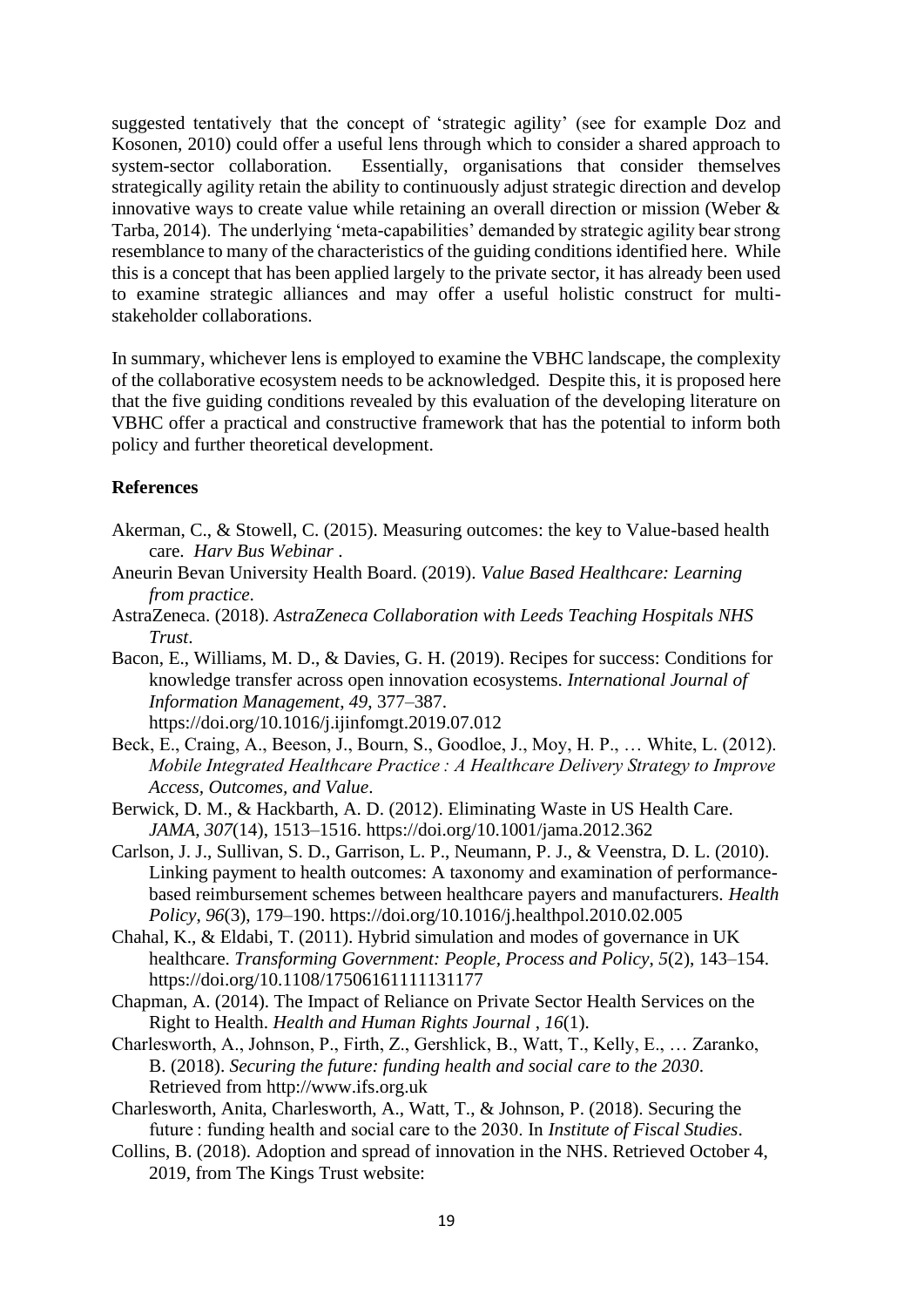https://www.kingsfund.org.uk/publications/innovation-nhs

- Crocker, T., Johnson, O., & King, S. (2009). The suitability of care pathways for integrating processes and information systems in healthcare. *Transforming Government: People, Process and Policy*, *3*(3), 289–301. https://doi.org/10.1108/17506160910979379
- Damberg, C. L., Sorbero, M. E., Lovejoy, S. L., Martsolf, G. R., Raaen, L., & Mandel, D. (2014). Measuring Success in Health Care Value-Based Purchasing Programs: Findings from an Environmental Scan, Literature Review, and Expert Panel Discussions. *Rand Health Quarterly*, *4*(3), 9. Retrieved from https://www.ncbi.nlm.nih.gov/pubmed/28083347
- Deerberg-Wittram, M., Lüdtke, L., Lavoie, B., Schroer, D., & Gerecke, G. (2017). Why Every Medtech Company Needs a Value-Based Strategy. *BCG*. Retrieved from https://www.bcg.com/publications/2017/health-care-why-every-medtech-companyneeds-value-based-strategy.aspx
- Deloitte. (2018). The evolution of smart health care. *Global Health Care Outlook*, 1–31. Retrieved from https://www2.deloitte.com/content/dam/Deloitte/global/Documents/Life-Sciences-

Health-Care/gx-lshc-hc-outlook-2018.pdf

- Deloitte. (2019). *Patient access to innovative medicines in Europe: A collaborative and value based approach*. (January), 40. Retrieved from https://www2.deloitte.com/content/dam/Deloitte/uk/Documents/life-sciences-healthcare/deloitte-uk-patient-access-to-innovative-medicine-in-europe.pdf
- Doyle, J. (2011). The effect of comparative effectiveness research on drug development innovation: a 360° value appraisal. *Dove Press*, *1*, 27–34. https://doi.org/https://doi.org/10.2147/CER.S15478
- Eggbeer, B., Sears, K., & Homer, K. (2015). Finding the 'sweet spot' in value-based contracts. *Healthcare Financial Management*, *69*(8), 48–57.
- EIU. (2016a). Healthcare and Pharmaceuticals. In *The Economist Intelligence Unit*.
- EIU. (2016b). Value-based healthcare: A global assessment. *The Economist Intelligence Unit: Findings and Methodology.*, 1–31. Retrieved from http://vbhcglobalassessment.eiu.com/wpcontent/uploads/sites/27/2016/09/EIU\_Medtronic\_Findings-and-Methodology.pdf
- European Commission. (2019). *Defining Value In "Value-Based Healthcare" : Expert Panel on effective ways of investing in Health (EXPH)*. https://doi.org/10.2875/872343
- EXPH. (2019). Expert panel on effective ways of investing in health. Opinion on Defining value in "value-based healthcare." In *European Commission*. https://doi.org/10.2875/35471
- Ferlie, E., & McGivern, G. (2003). *Relationships between health care organisations: a critical overview of the literature and a research agenda*. (January 2003). Retrieved from

http://scholar.google.com/scholar?q=related:IyWWwAMbp3gJ:scholar.google.com/  $&$ hl=en $&$ num=30 $&$ as sdt=0,5

- Field, J. E., & Peck, E. (2003). Public–private partnerships in healthcare: the managers' perspective. *Health & Social Care in the Community*, *11*(6), 494–501. https://doi.org/10.1046/j.1365-2524.2003.00455.x
- Ford, E. W., & Hughes, J. A. (2007). A Collaborative Product Commerce Approach to Value-based Health Plan Purchasing. *Supply Chain Management: An International Journal.*, *12*(1), 32–41.
- Gabriel, L., Fellow, D., Casey, J., Delivery, D. P., Palmer, M. C., Outcomes, P., … John,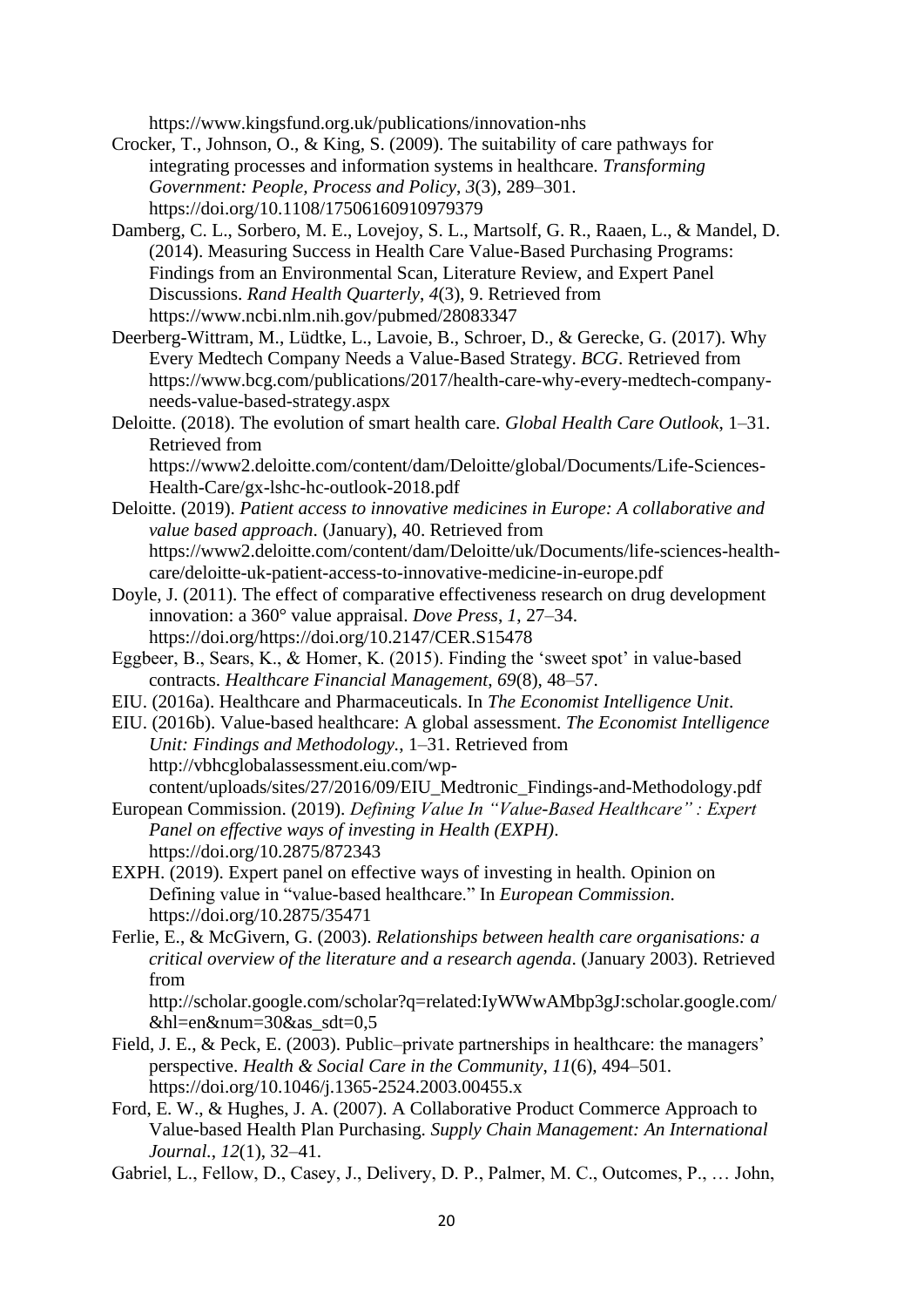P. (2018). *Value Based Healthcare analysis of joint replacement surgery for primary hip osteoarthritis Why take on a Value Based Healthcare transformation Traditional PROMS vs patient-centred outcomes Calculating value : understanding outcomes that matter to patient*.

- Garrison, L. P., & Towse, A. (2017). Value-Based Pricing and Reimbursement in Personalised Healthcare: Introduction to the Basic Health Economics. *Journal of Personalized Medicine*, *7*(3), 10. https://doi.org/10.3390/jpm7030010
- Gerecke, G., Clawson, J., & Verboben, Y. (2015). Procurement: The Unexpected Driver of Value-Based Health Care. *BCG Report*.
- Gov UK: Office For Life Sciences (OLS). (2017). *Strength and Opportunity 2017: The landscape of the medical technology and biopharmaceutical sectors in the UK*.
- Gov UK. (2016). *Accelerated Access Review: Final Report: Review of innovative medicines and medical technologies*. Retrieved from https://www.gov.uk/government/uploads/system/uploads/attachment\_data/file/5650 72/AAR\_final.pdf
- Gov UK. (2017). *Life sciences: Industrial Strategy*. Retrieved from https://assets.publishing.service.gov.uk/government/uploads/system/uploads/attach ment\_data/file/650447/LifeSciencesIndustrialStrategy\_acc2.pdf
- Gov UK. (2018a). *Industrial Strategy: Life Sciences Sector Deal 2*.

Gov UK. (2018b). New Life Sciences Sector Deal opens doors to transform treatments and save lives. Retrieved January 29, 2020, from https://www.gov.uk/government/speeches/new-life-sciences-sector-deal-opensdoors-to-transform-treatments-and-save-lives

- Gray, M. (2017). Value based healthcare. *BMJ*, j437. https://doi.org/10.1136/bmj.j437
- Handke, B., Gaffney, J., & Oberoi, N. (2017). Value-Based Healthcare: An Industry Perspective. *Vein Magazine*.
- Hara, N., Solomon, P., Kim, S.-L., & Sonnenwald, D. H. (2003). An emerging view of scientific collaboration: Scientists' perspectives on collaboration and factors that impact collaboration. *Journal of the American Society for Information Science and Technology*, *54*(10), 952–965. https://doi.org/10.1002/asi.10291
- Hardin, L., Kilian, A., & Murphy, E. (2017). Bundled Payments for Care Improvement: Preparing for the Medical Diagnosis-Related Groups. *The Journal of Nursing Administration*, *47*(6), 313–319. https://doi.org/10.1097/NNA.0000000000000492
- Haywood, T. (2010). The cost of confusion: healthcare reform and value-based purchasing. *Healthcare Financial Management, 64*(10), 44-49.
- Horne, F., Katz, G., & Seidman, G. (2019). *Four lessons for a successful switch to valuebased healthcare*. Retrieved from https://www.weforum.org/agenda/2019/03/fourlessons-for-successful-healthcare-transformation/
- Hu, P., Chau, P., & Sheng, O. (2000). *Investigation of Factors Affecting Healthcare Organizations' Adoption of Telemedicine Technology.* https://doi.org/10.1109/HICSS.2000.926799

Hurh, J., Ko, Y.-H., & Lee, S.-S. (2017). Value-based healthcare: Prerequisites and suggestions for full-fledged implementation in the Republic of Korea. *Journal of Korean Medical Association*, *60*, 826. https://doi.org/10.5124/jkma.2017.60.10.826

- ICHOM. (2015). *What Matters Most: Patient Outcomes and the Transformation of Health Care*. International Consortium for Health Outcomes Measurement.
- Jacobson, C., & Ok Choi, S. (2008). Success factors: public works and public‐private partnerships. *International Journal of Public Sector Management*, *21*(6), 637–657. https://doi.org/10.1108/09513550810896514
- Jönsson, B. (2009). Ten arguments for a societal perspective in the economic evaluation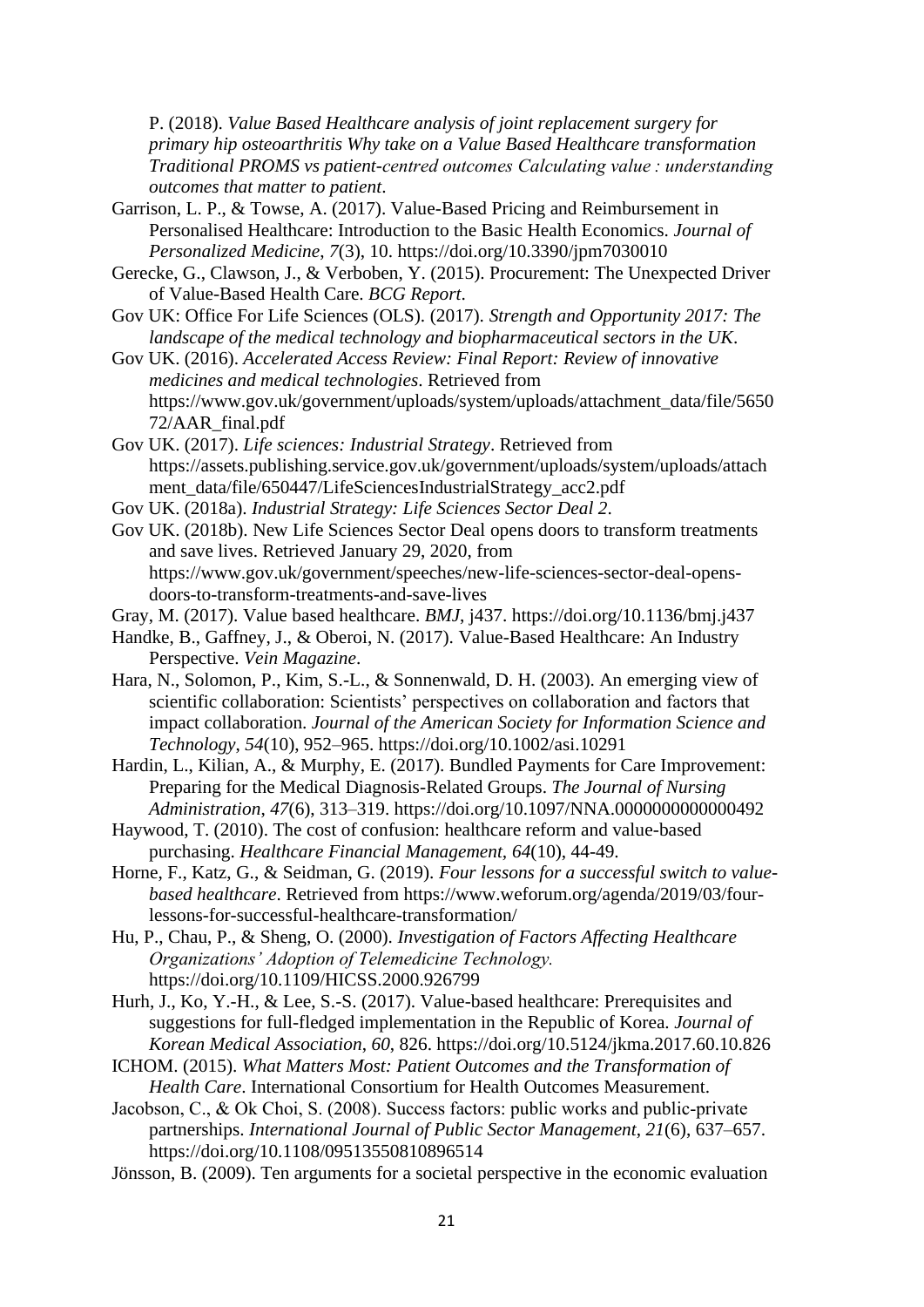of medical innovations. *The European Journal of Health Economics*, *10*(4), 357– 359. https://doi.org/10.1007/s10198-009-0173-2

- Kaplan, R. M., & Babad, Y. M. (2011). Balancing influence between actors in healthcare decision making. *BMC Health Services Research*, *11*(1), 85. https://doi.org/10.1186/1472-6963-11-85
- Kaplan, R., & Porter, M. (2011). How to solve the cost crisis in health care. *Harvard Business Reviews*, *54*, 56–61.
- Kavanagh, K. T., Cimiotti, J. P., Abusalem, S., & Coty, M.-B. (2012). Moving healthcare quality forward with nursing-sensitive value-based purchasing. *Journal of Nursing Scholarship : An Official Publication of Sigma Theta Tau International Honor Society of Nursing*, *44*(4), 385–395. https://doi.org/10.1111/j.1547- 5069.2012.01469.x
- Keel, G., Savage, C., Rafiq, M., & Mazzocato, P. (2017). Time-driven activity-based costing in health care: A systematic review of the literature. *Health Policy*, *121*(7), 755–763. https://doi.org/https://doi.org/10.1016/j.healthpol.2017.04.013
- Kotzbauer, G., & Weeks, W. (2015a). Developing the organizational competencies needed in value-based payment systems. *Healthcare Financial Management*, *69*(7), 76–77.
- Kotzbauer, G., & Weeks, W. B. (2015b). Developing the organizational competencies needed in value-based payment systems. *Healthcare Financial Management*, *67*(7), 76–77. Retrieved from
- https://search.proquest.com/docview/1699223103?accountid=14680 Kuchenreuther, M. J., & Sackman, J. E. (2015). Value-Based Healthcare in the: United Kingdom. *Pharmaceutical Technology*, *39*(1).
- Lee, T. H. (2010). Putting the Value Framework to Work. *New England Journal of Medicine*, *363*(26), 2481–2483. https://doi.org/10.1056/NEJMp1013111
- Leemore S. Dafny, Ph.D., Christopher J. Ody, Ph.D., and Matthew A. Schmitt, P. D. (2016). Undermining Value-Based Purchasing — Lessons from the Pharmaceutical Industry. *New England Journal of Medicine*, 1–3.
- Lehoux, P., Miller, F. A., Daudelin, G., & Denis, J.-L. (2017). Providing Value to New Health Technology: The Early Contribution of Entrepreneurs, Investors, and Regulatory Agencies. *International Journal of Health Policy and Management*, *6*(9), 509–518. https://doi.org/10.15171/ijhpm.2017.11
- Lewis, S. (2019). Value-based healthcare meeting the evolving needs. *Australian Health Review*, *43*(5), 485. https://doi.org/http://dx.doi.org/10.1071/AHv43n5\_ED
- Malik, R. F., Hilders, C. G. J. M., & Scheele, F. (2018). Do 'physicians in the lead' support a holistic healthcare delivery approach? A qualitative analysis of stakeholders' perspectives. *BMJ Open*, *8*(7), e020739. https://doi.org/10.1136/bmjopen-2017-020739
- Martschinke, B., & Traut, A. (2016). Early Benefit Assessment Of Drugs And The Value-Based Healthcare Concept – A Qualitative Inquiry Within The Pharmaceutical Industry. *Value in Health*, *19*(7), A448. https://doi.org/10.1016/j.jval.2016.09.589
- Medtronic. (2016). Medtronic Focus on Value-based Healthcare Increases Worldwide. *Key Event Takeaways*, 1–2.
- Miller, D. (2012). Value-Based Pricing: Examples of Healthcare System Reforms from the UK and US and Implications for Industry. *Pharmaceutical Medicine*, *26*(4), 217–222. https://doi.org/DOI: 10.2165/11633860-000000000-00000,
- Mills, M., & Kanavos, P. (2019). Do pharmaceutical budgets deliver financial sustainability in healthcare? Evidence from Europe. *Health Policy*, *168*(19).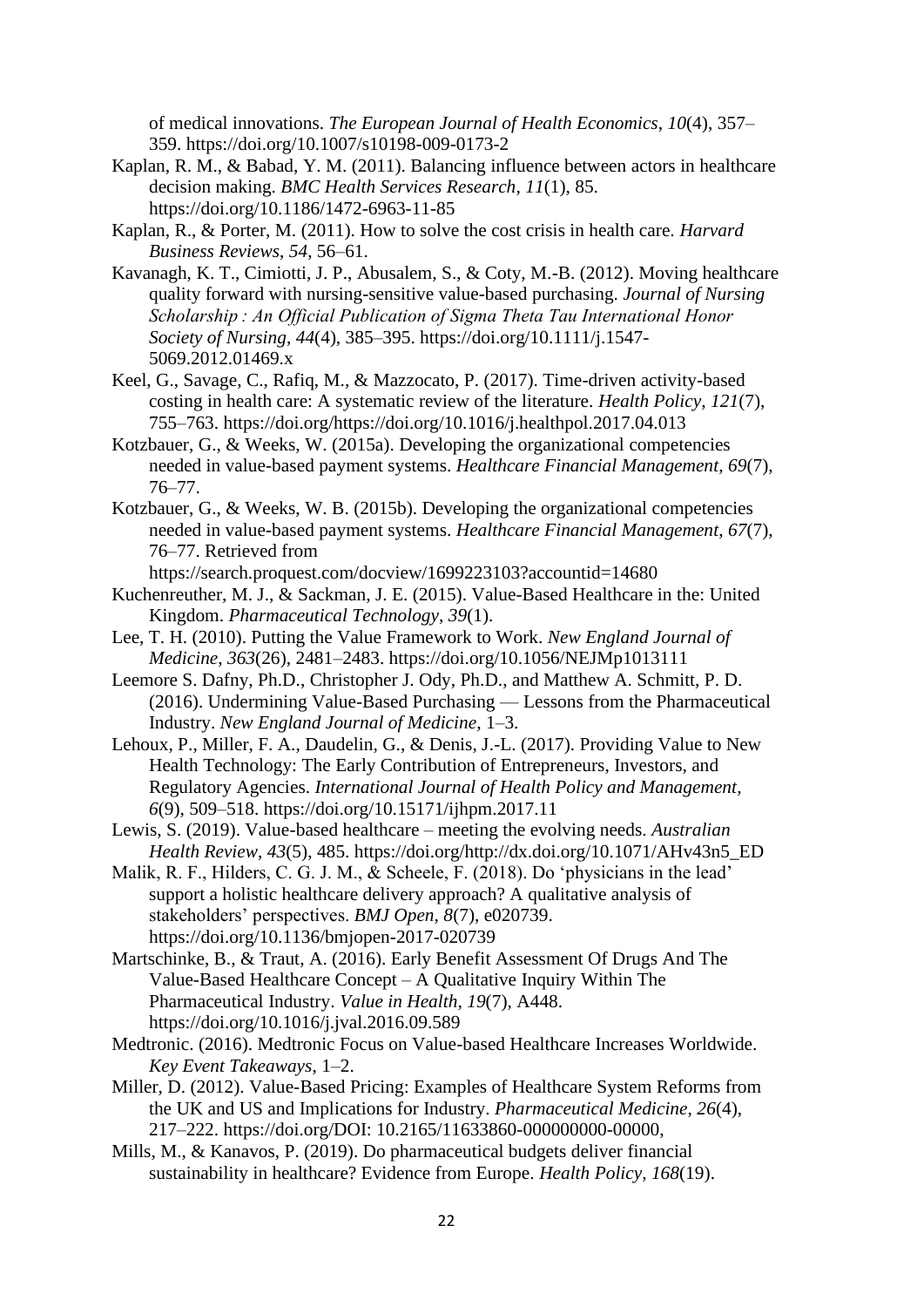https://doi.org/doi: 10.1016/j.healthpol.2019.12.002.

- Moxham, J. (2018). The Vital 5. Retrieved October 3, 2019, from The Kings Trust website: https://www.kingshealthpartners.org/latest/1954-the-vital-5
- Neumann, P. J., Chambers, J. D., Simon, F., & Meckley, L. M. (2011). Risk-Sharing Arrangements That Link Payment For Drugs To Health Outcomes Are Proving Hard To Implement. *Health Affairs*, *30*(12), 2329–2337. https://doi.org/10.1377/hlthaff.2010.1147
- Neville, S. (2019). NHS and Life Science Sector Failing to Work Together. *Financial Times*.
- Nilsson, K., Bååthe, F., Andersson, A. E., Wikström, E., & Sandoff, M. (2017). Experiences from implementing value-based healthcare at a Swedish University Hospital – a longitudinal interview study. *BMC Health Services Research*, *17*(1), 169. https://doi.org/10.1186/s12913-017-2104-8
- Nishtar, S. (2004). Public private "partnerships" in health a global call to action. *Health Research Policy and Systems*, *2*(1), 5. https://doi.org/10.1186/1478-4505-2-5
- OECD. (2017). *Tackling Wasteful Spending on Health*. https://doi.org/https://doi.org/10.1787/9789264266414-en.
- Patel, H., Pettitt, M., & Wilson, J. R. (2012). Factors of collaborative working: A framework for a collaboration model. *Applied Ergonomics*, *43*(1), 1–26. https://doi.org/https://doi.org/10.1016/j.apergo.2011.04.009
- Pilemalm, S., Lindgren, I., & Ramsell, E. (2016). Emerging forms of inter-organizational and cross-sector collaborations in e-government initiatives: Implications for participative development of information systems. *Transforming Government: People, Process and Policy*, *10*(4), 605–636. https://doi.org/10.1108/TG-12-2015- 0055
- Porter, M. E., & Ishrak, O. (2015). The State of Adoption in Value-Based Health Care. *New England Journal of Medicine Report*, 1–9.
- Porter, M. E., & Lee, T. H. (2013). The Strategy That Will Fix Health Care. *Harvard Business Review*.
- Porter, M. E., Pabo, E. A., & Lee, T. H. (2013). Redesigning Primary Care: A Strategic Vision To Improve Value By Organizing Around Patients' Needs. *Health Affairs*, *32*(3), 516–525. https://doi.org/10.1377/hlthaff.2012.0961
- Porter, M. E., & Teisberg, E. (2006). Redefining Health Care: Creating Value-Based Competition on Results. *Harvard Business School Press*.
- Robinson, J. C., Howell, S., & Pearson, S. D. (2018). Value-Based Pricing and Patient Access for Specialty Drugs. *JAMA*, *319*(21), 2169–2170. https://doi.org/10.1001/jama.2018.5367
- TheKingsFund. (2019). The NHS long-term plan explained. Retrieved October 3, 2019, from https://www.kingsfund.org.uk/publications/nhs-long-term-plan-explained
- VBHC Center Europe. (2019). *Pursuing the next steps of VBHC implementation: from good to great patient value Looking back to move forward*. Retrieved from www.thedecisioninstitute.org
- Verbeek, X., & Lord, W. (2007). The care cycle: an overview. *Medicamundi*, *51*(1), 40– 47.
- WAG. (2018). *Welsh Government | A Healthier Wales: our Plan for Health and Social Care*. Retrieved from

https://gweddill.gov.wales/docs/dhss/publications/180608healthier-walesmainen.pdf%0Ahttps://gov.wales/topics/health/publications/healthierwales/?lang=en

Wang, P. S., Ulbricht, C. M., & Schoenbaum, M. (2009). Improving Mental Health